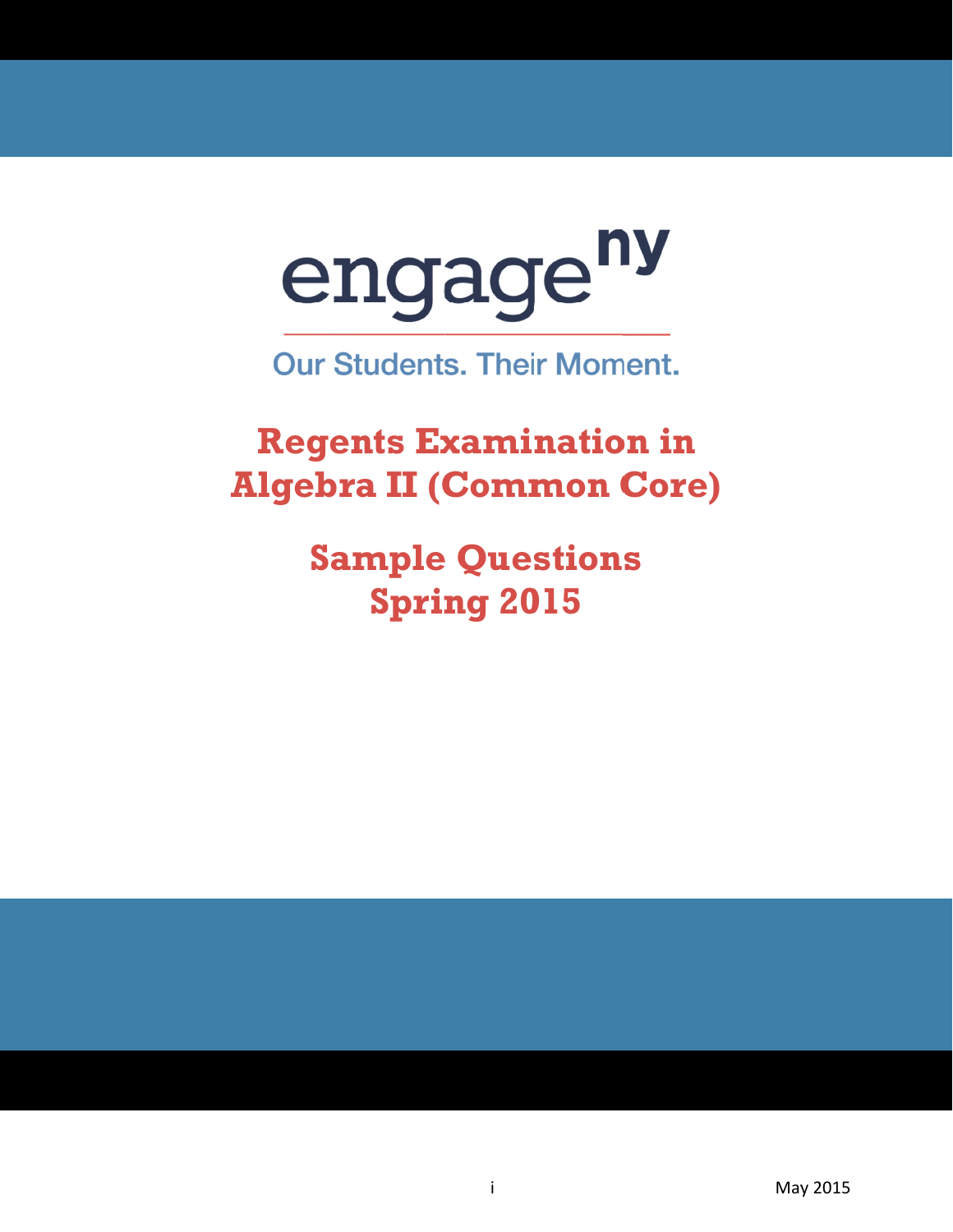

**THE STATE EDUCATION DEPARTMENT** / THE UNIVERSITY OF THE STATE OF NEW YORK / ALBANY, NY 12234

# **New York State Common Core Sample Questions: Regents Examination in Algebra II (Common Core)**

With the adoption of the New York P-12 Common Core Learning Standards (CCLS) in ELA/Literacy and Mathematics, the Board of Regents signaled a shift in both instruction and assessment. Educators around the state have already begun instituting Common Core instruction in their classrooms. To aid in this transition, we are providing sample Regents Examination in Algebra II (Common Core) questions to help students, parents, and educators better understand the instructional shifts demanded by the Common Core and the rigor required to ensure that all students are on track to college and career readiness.

# **These Questions Are Teaching Tools**

The sample questions emphasize the instructional shifts demanded by the Common Core. For Algebra II (Common Core) we have provided fourteen questions. These questions include multiplechoice and constructed response. The sample questions are teaching tools for educators and can be shared freely with students and parents. They are designed to help clarify the way the Common Core should drive instruction and how students will be assessed on the Regents Examination in Algebra II measuring CCLS beginning in June 2016. NYSED is eager for feedback on these sample questions. Your input will guide us as we develop future exams.

# **These Questions Are NOT Test Samplers**

While educators from around the state have helped craft these sample questions, they have not undergone the same extensive review, vetting, and field testing that occurs with actual questions used on the State exams. The sample questions were designed to help educators think about content, NOT to show how operational exams look exactly or to provide information about how teachers should administer the test.

# **How to Use the Sample Questions**

- Interpret how the standards are conceptualized in each question.
- Note the multiple ways the standards are assessed throughout the sample questions.
- Look for opportunities for mathematical modeling, i.e., connecting mathematics with the real world by conceptualizing, analyzing, interpreting, and validating conclusions in order to make decisions about situations in everyday life, society, or the workplace.
- Consider the instructional changes that will need to occur in your classroom.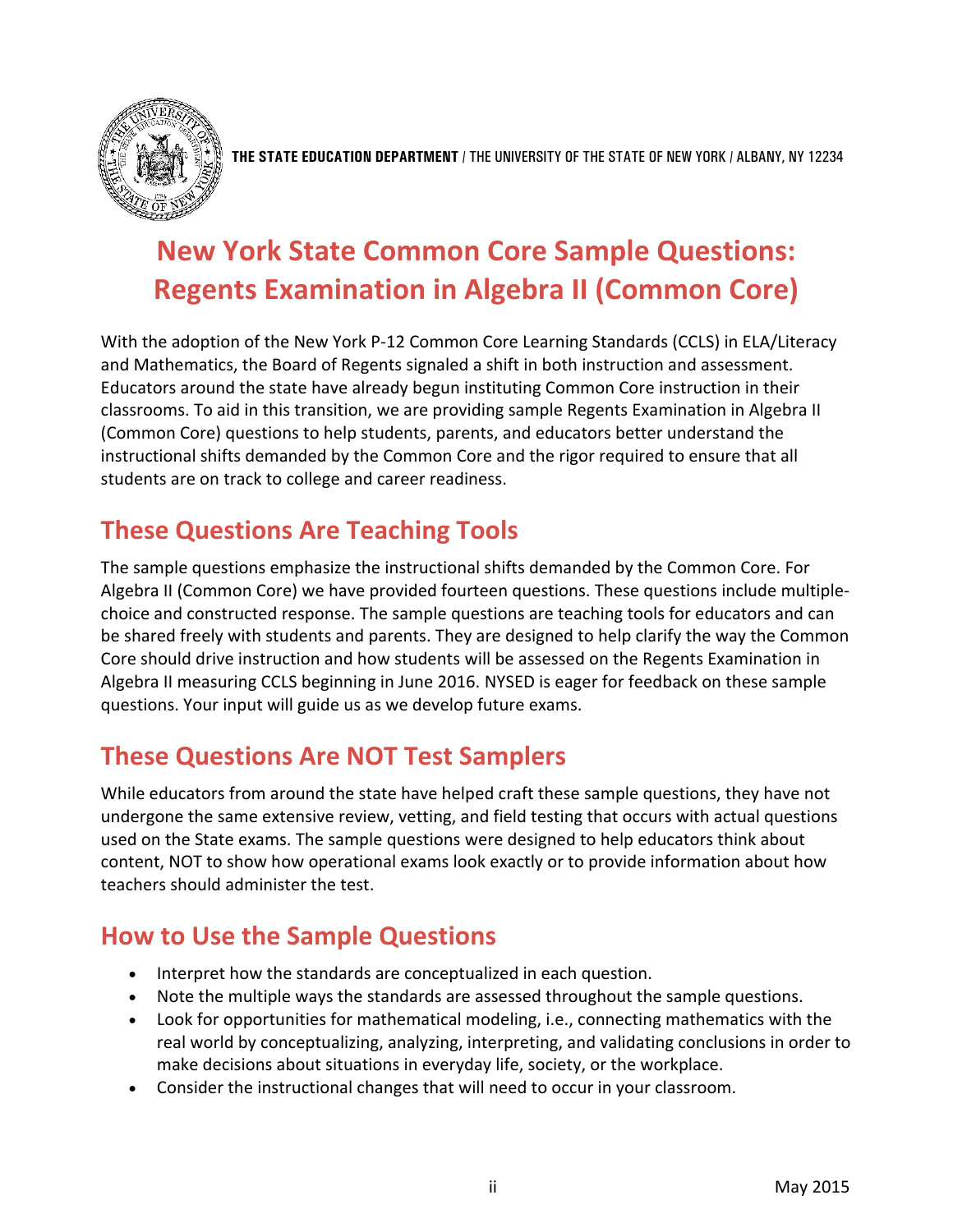- Notice the application of mathematical ways of thinking to real-world issues and challenges.
- Pay attention to the strong distractors in each multiple-choice question.
- **Don't** consider these questions to be the only way the standards will be assessed.
- **Don't** assume that the sample questions represent a mini-version of future State exams.

## **Understanding Math Sample Questions**

## **Multiple-Choice Questions**

Sample multiple-choice math questions are designed to assess CCLS math standards. Math multiple-choice questions assess procedural fluency and conceptual understanding. Unlike questions on past math exams, many require the use of multiple skills and concepts. Within the sample questions, distractors will be based on plausible missteps.

## **Constructed Response Questions**

Math constructed response questions are similar to past questions, asking students to show their work in completing one or more tasks or solving more extensive problems. Constructed response questions allow students to show their understanding of math procedures, conceptual understanding, and application.

## **Format of the Math Sample Questions Document**

The Math Sample Questions document is formatted so that headings follow each question to provide information for teacher use to help interpret the question, understand measurement with the CCLS, and inform instruction. A list of the headings with a brief description of the associated information is shown below.

**Key:** This is the correct response or, in the case of multiple-choice questions, the correct option.

- **Measures CCLS:** This question measures the knowledge, skills, and proficiencies characterized by the standards within the identified cluster.
- **Mathematical Practices:** If applicable, this is a list of mathematical practices associated with the question.
- **Commentary:** This is an explanation of how the question measures the knowledge, skills, and proficiencies characterized by the identified cluster(s).
- **Rationale:** For multiple-choice questions, this section provides the correct option and demonstrates one method for arriving at that response. For constructed response questions, one or more possible approaches to solving the question are shown, followed by the scoring rubric that is specific to the question. Note that there are often multiple approaches to solving each problem. The rationale section provides only one example. The scoring rubrics should be used to evaluate the efficacy of different methods of arriving at a solution.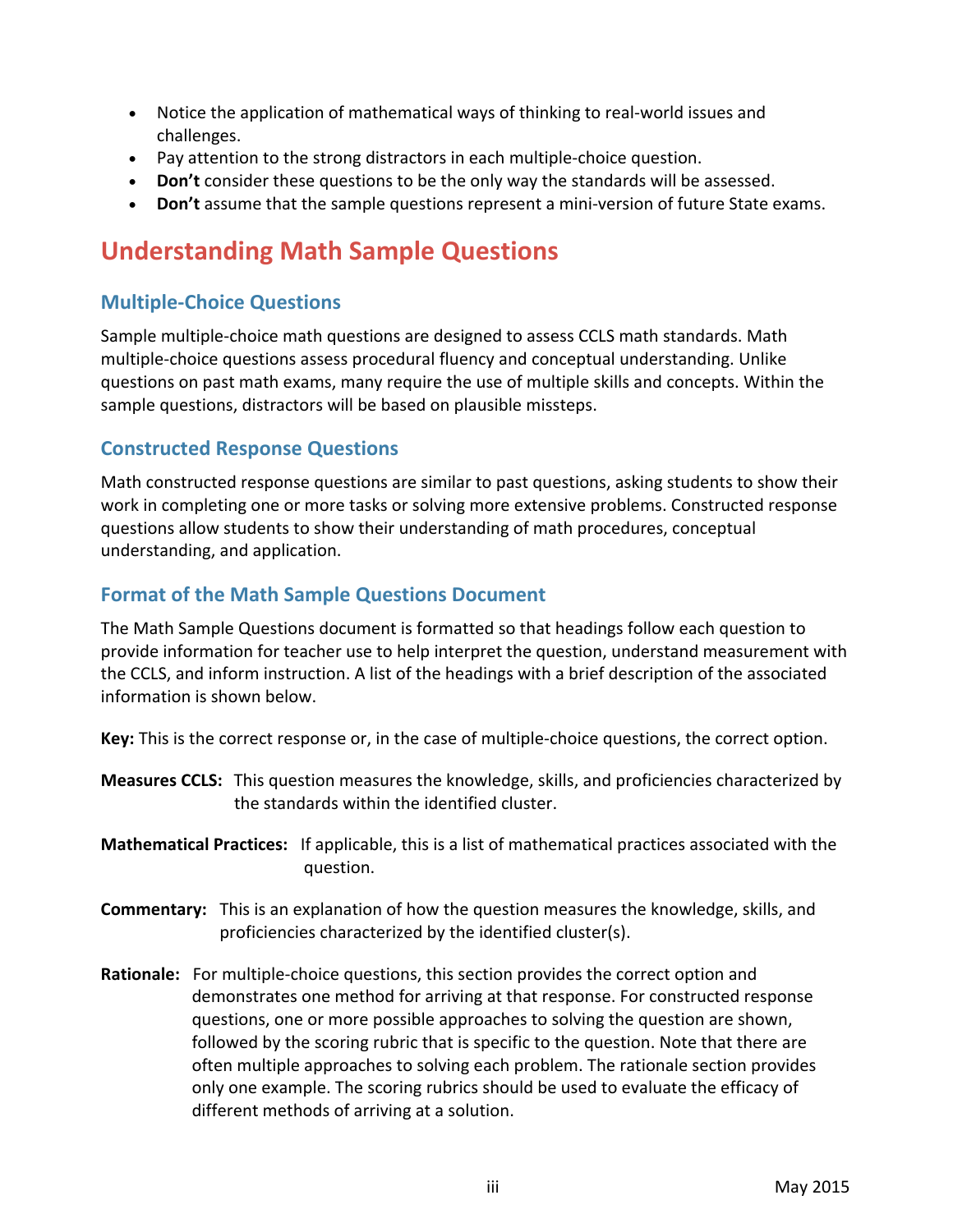If *a*, *b*, and *c* are all positive real numbers, which graph could represent the sketch of the graph of  $p(x) = -a(x+b)(x^2-2cx+c^2)$ ?

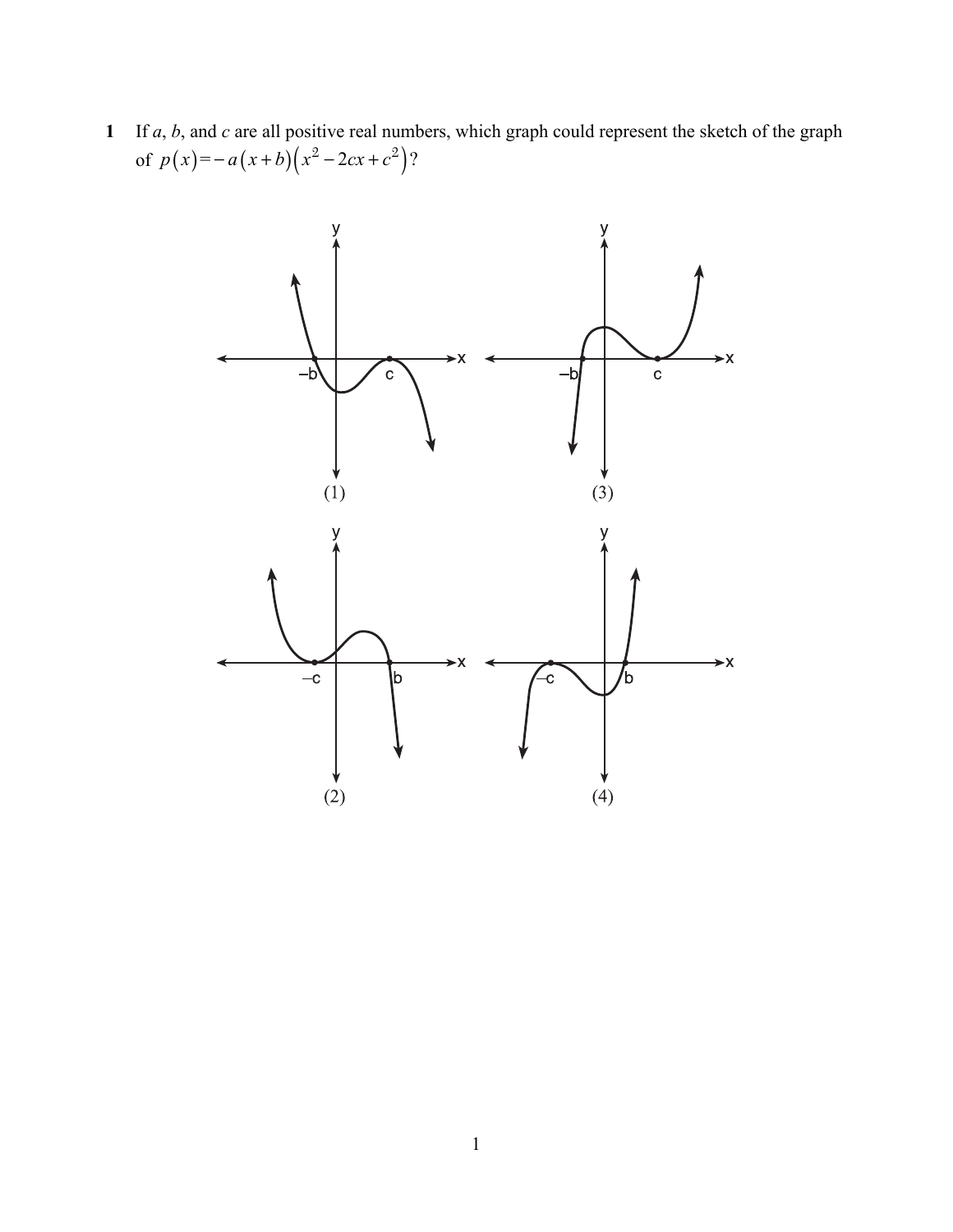**Key:** 1

## **Measures CCLS Cluster:** A-APR.B

### **Mathematical Practice:** 4

- **Commentary:** This question measures A-APR.B because students demonstrate understanding of the relationship between the factors of the polynomial and the zeros, and apply this understanding to constructing a rough graph of the function.
- **Rationale:** Option 1 is correct. The zeros of the polynomial are at −*b*, and *c*. The sketch of a polynomial of degree 3 with a negative leading coefficient should have end behavior showing as *x* goes to negative infinity,  $f(x)$  goes to positive infinity. The multiplicities of the roots are correctly represented in the graph.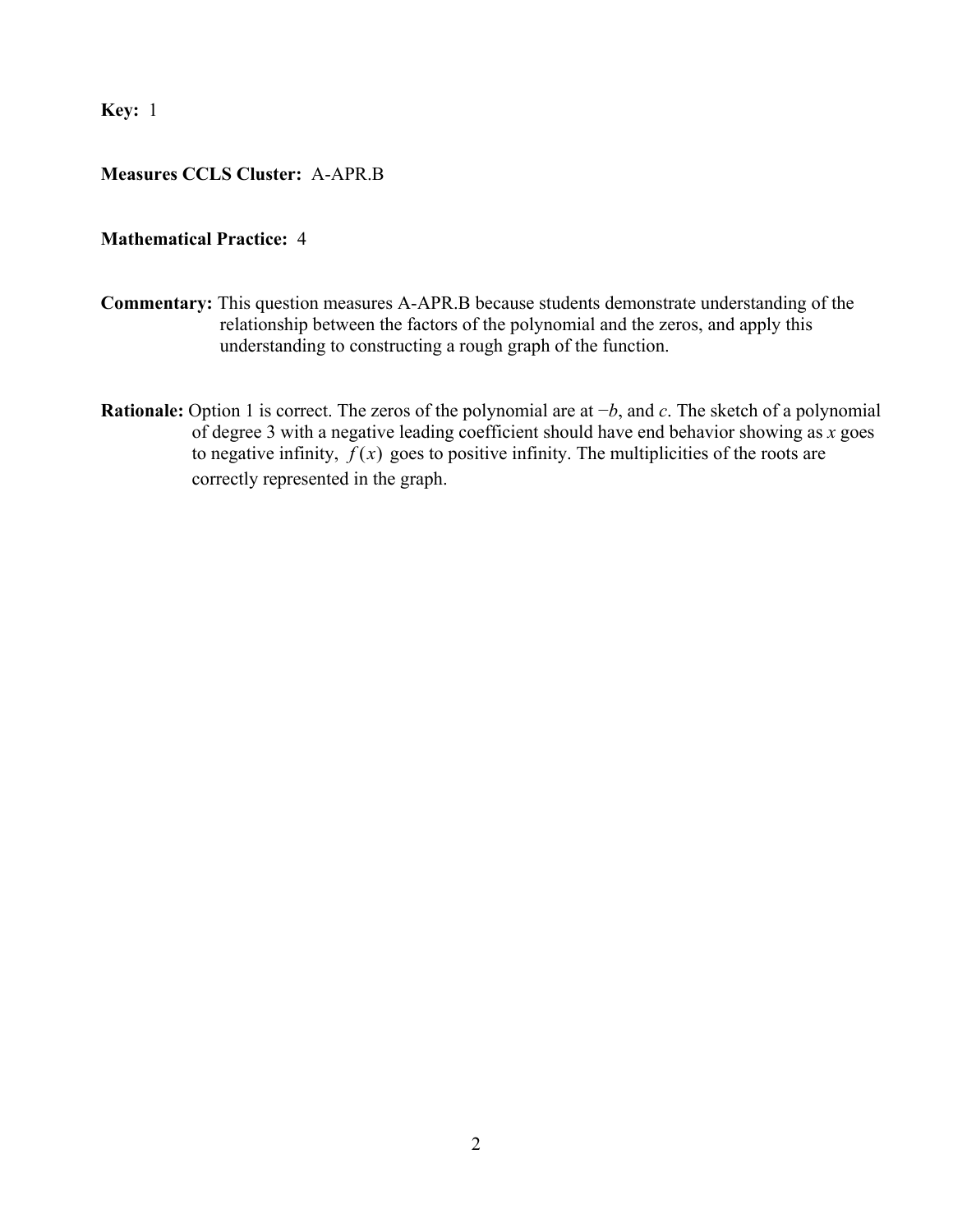**2** Which equation represents a parabola with a focus of  $(0,4)$  and a directrix of  $y = 2$ ?

(1) 
$$
y = x^2 + 3
$$
  
\n(2)  $y = -x^2 + 1$   
\n(3)  $y = \frac{x^2}{2} + 3$   
\n(4)  $y = \frac{x^2}{2} + 3$ 

4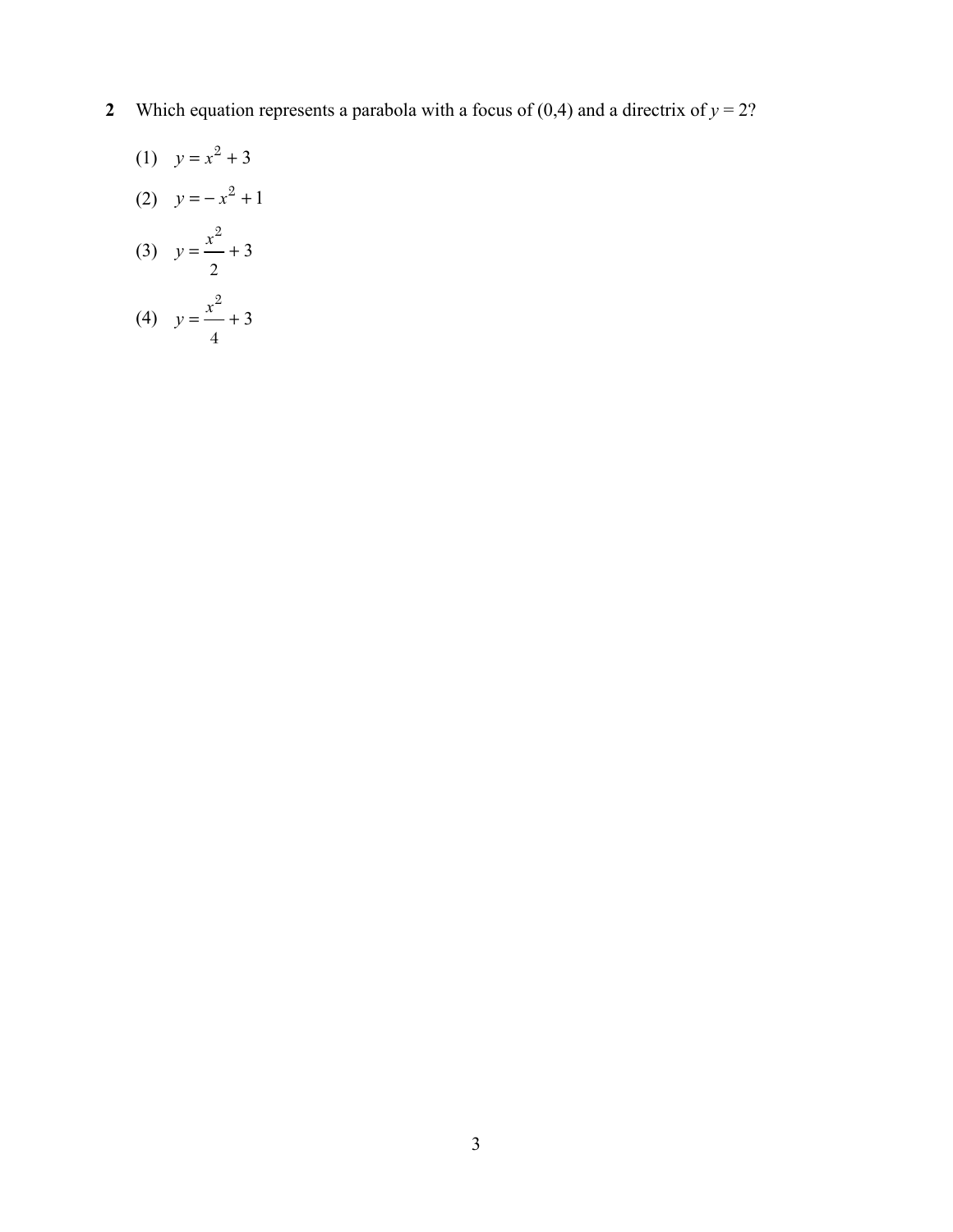**Key:** 4

## **Measures CCLS Cluster:** G-GPE.A

## **Mathematical Practice:** 2, 7

- **Commentary:** This question measures G-GPE.A because students need to determine the equation of a parabola given its focus and directrix.
- **Rationale:** Option 4 is correct. A parabola with a focus of  $(0,4)$  and a directrix of  $y = 2$  is sketched as follows:

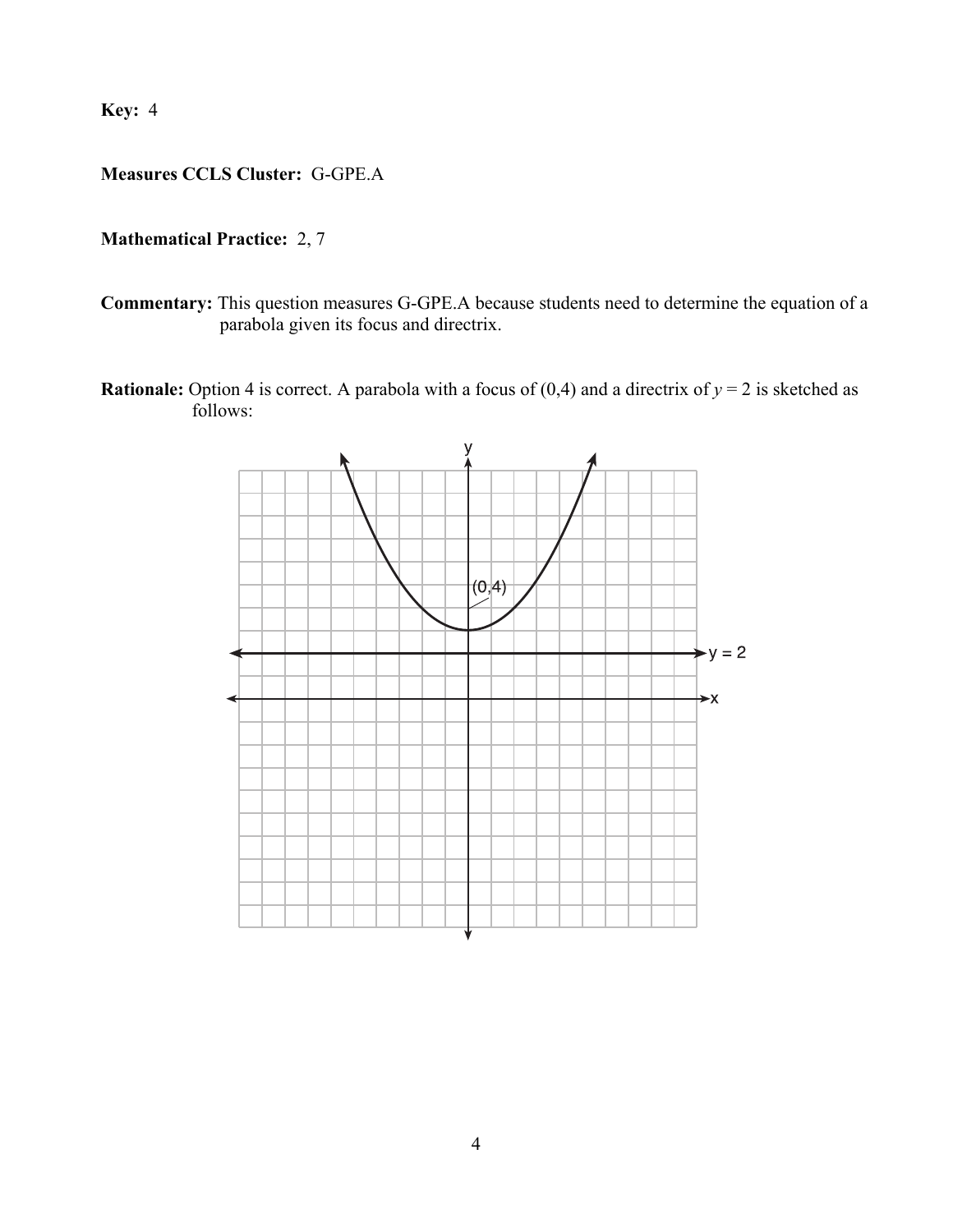By inspection, it is determined that the vertex of the parabola is (0,3). It is also evident that the distance, *p*, between the vertex and the focus is 1. It is possible to use the formula  $(x-h)^2 = 4p(y-k)$  to derive the equation of the parabola as follows:

$$
(x-0)2 = 4(1)(y-3)
$$
  
\n
$$
x2 = 4y-12
$$
  
\n
$$
x2 + 12 = 4y
$$
  
\n
$$
\frac{x2}{4} + 3 = y
$$

#### *or*

A point  $(x, y)$  on the parabola must be the same distance from the focus as it is from the directrix. For any such point  $(x, y)$ , the distance to the focus is  $\sqrt{(x-0)^2 + (y-4)^2}$  and the distance to the directrix is  $y - 2$ . Setting this equal leads to:

$$
\sqrt{(x-0)^2 + (y-4)^2} = y-2
$$
  
x<sup>2</sup> + y<sup>2</sup> - 8y + 16 = y<sup>2</sup> - 4y + 4  
x<sup>2</sup> + 16 = 4y + 4  

$$
\frac{x^2}{4} + 3 = y
$$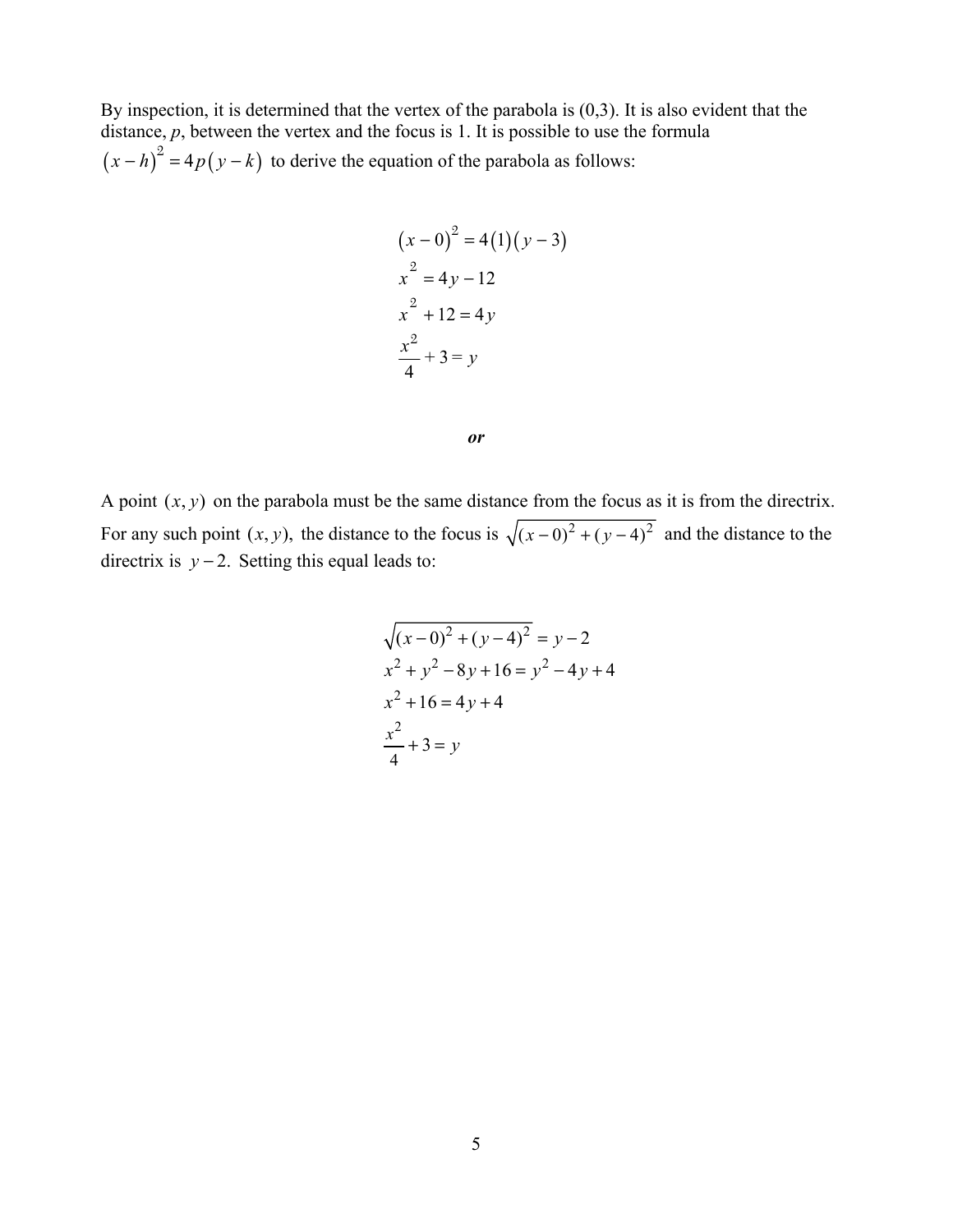**3** If the terminal side of angle θ, in standard position, passes through point (–4,3), what is the numerical value of sin θ?

(1) 
$$
\frac{3}{5}
$$
  
\n(2)  $\frac{4}{5}$   
\n(3)  $-\frac{3}{5}$   
\n(4)  $-\frac{4}{5}$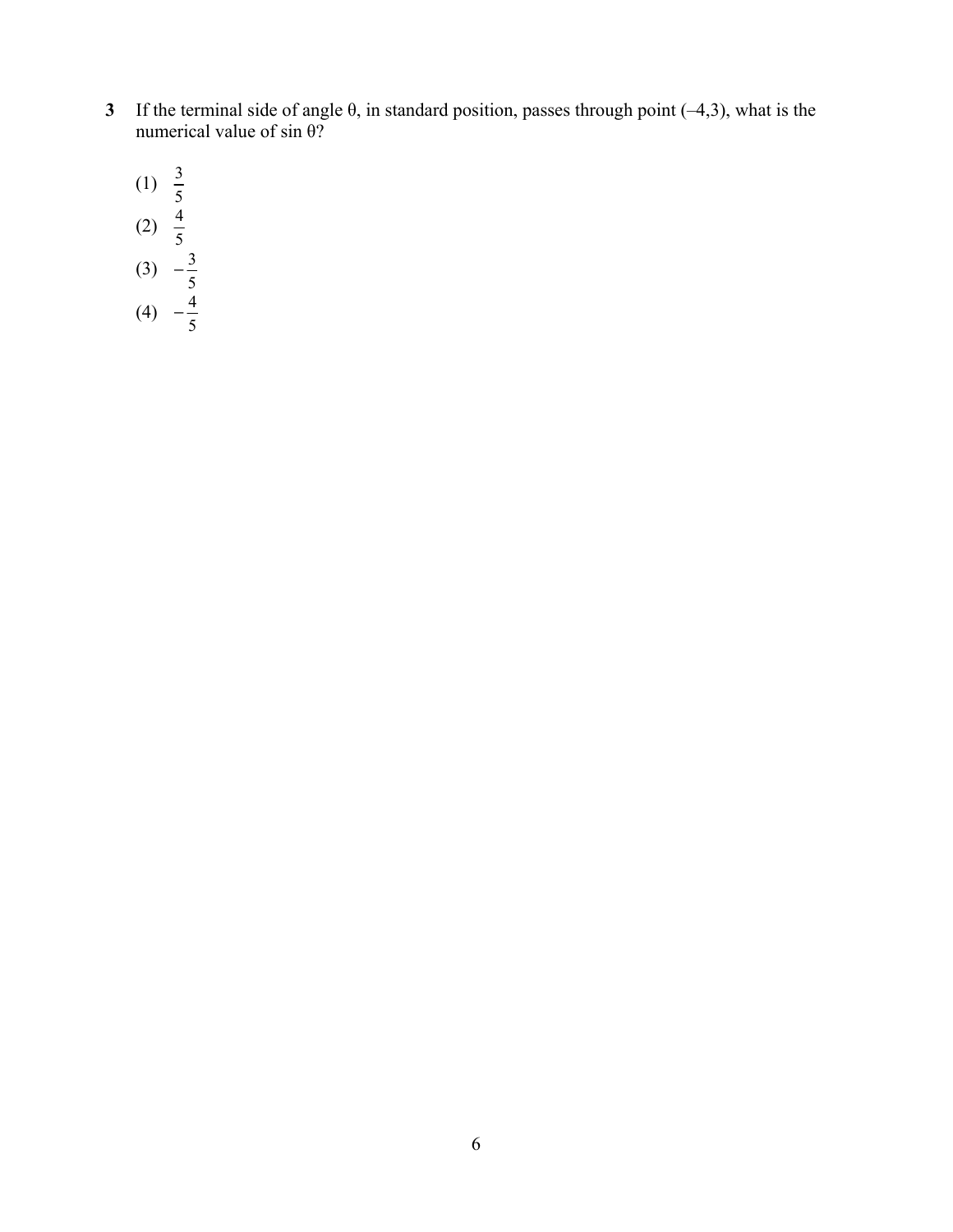**Key:** 1

### **Measures CCLS Cluster:** F-TF.A

### **Mathematical Practice:** 5

**Commentary:** This question measures F-TF.A because students use the unit circle to find the numerical value of a trigonometric function.

**Rationale:** Option 1 is correct. A reference triangle can be sketched using the coordinates (−4,3) in the second quadrant to find the value of  $\sin \theta$ .

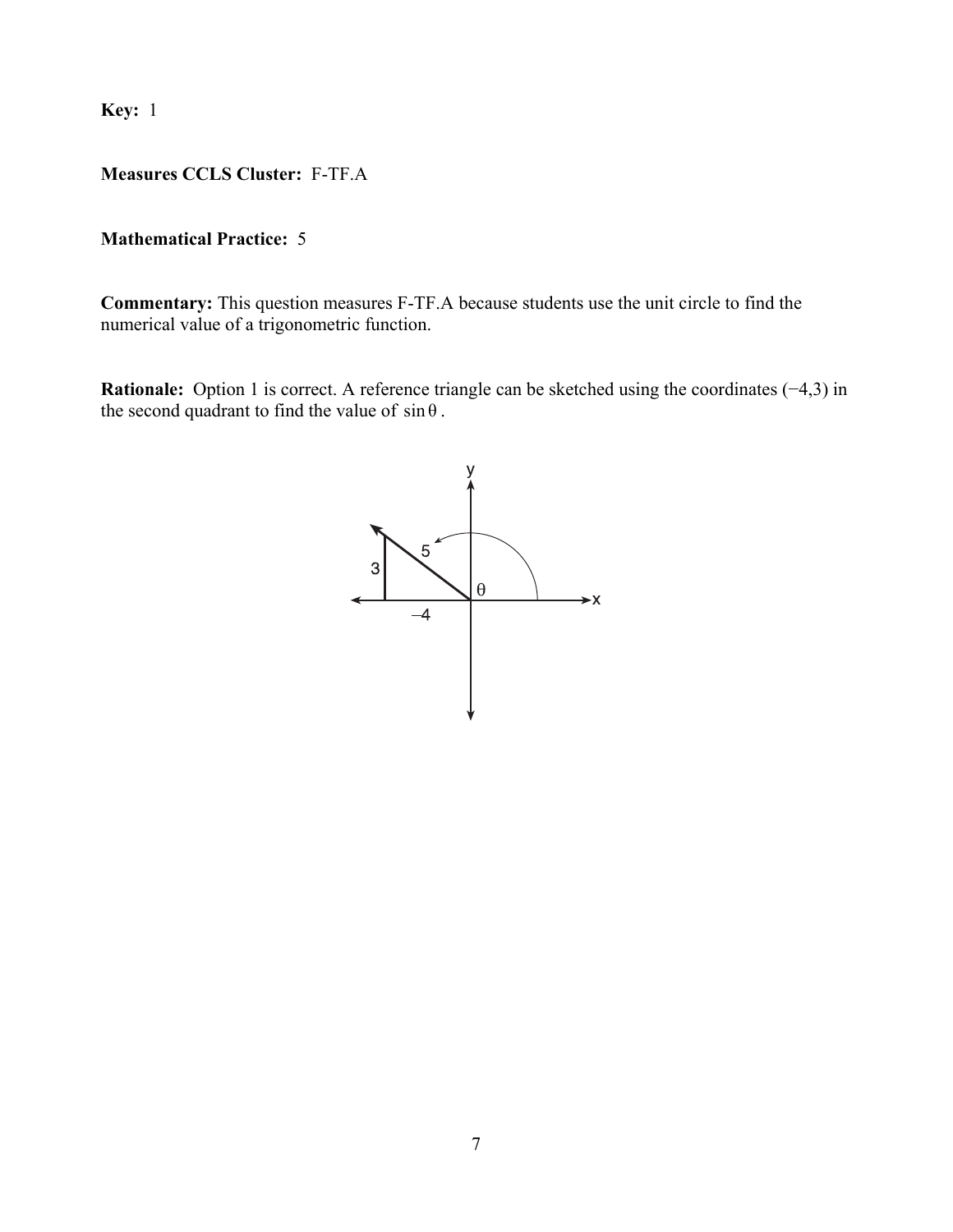**4** A study of the annual population of the red-winged blackbird in Ft. Mill, South Carolina, shows the population,  $B(t)$ , can be represented by the function  $B(t) = 750(1.16)^t$ , where the *t* represents the number of years since the study began.

In terms of the monthly rate of growth, the population of red-winged blackbirds can be best approximated by the function

$$
(1) \quad B(t) = 750(1.012)^t
$$

- (2)  $B(t) = 750(1.012)^{12t}$
- (3)  $B(t) = 750(1.16)^{12t}$
- (4)  $B(t) = 750(1.16)\overline{12}$ *t*  $B(t) =$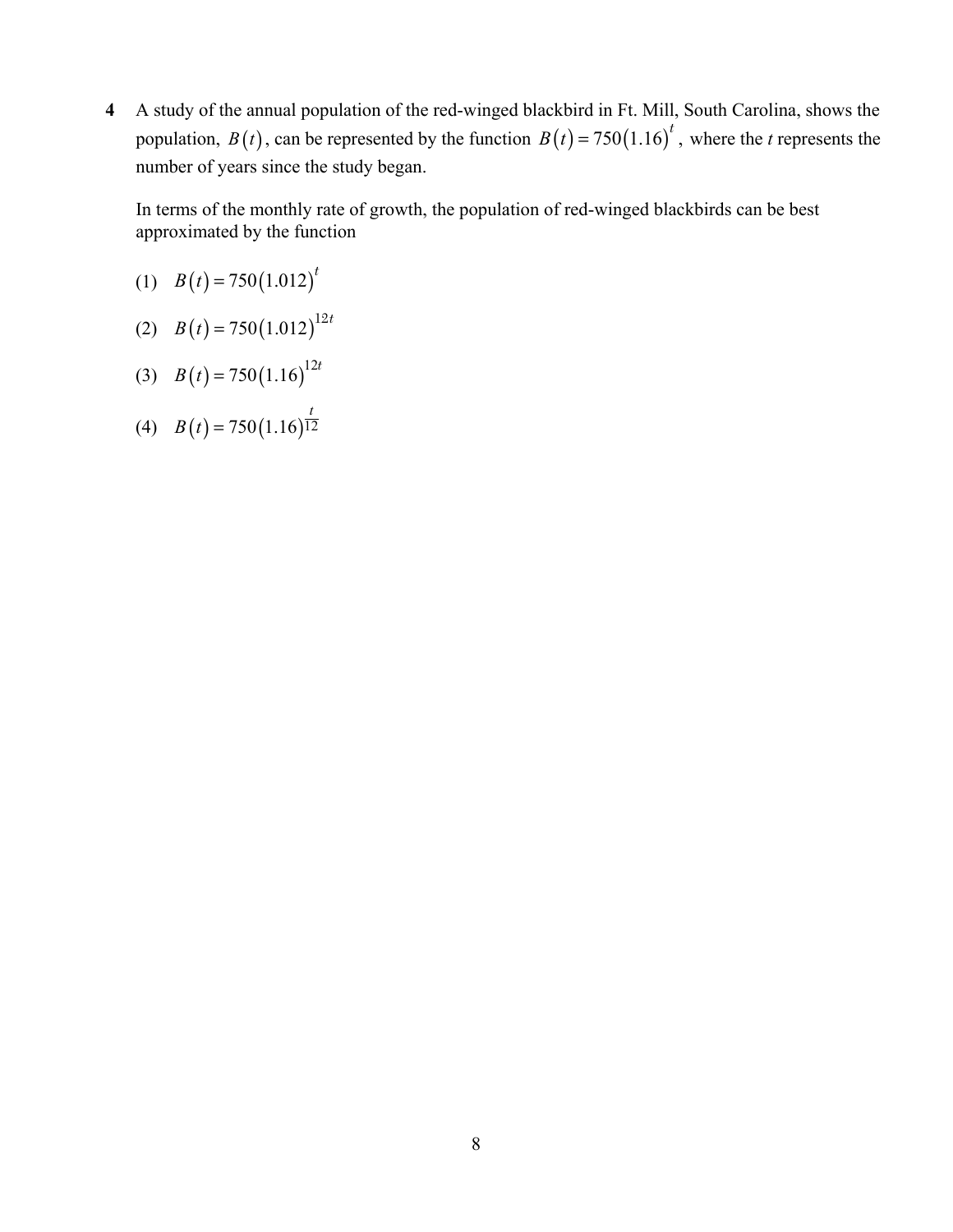**Key:** 2

## **Measures CCLS Cluster:** A-SSE.B

## **Mathematical Practice:** 4, 6

**Commentary:** This question measures A-SSE.B because students use properties of exponents to transform an exponential function.

**Rationale:**

$$
B(t) = 750 \left( 1.16^{\frac{1}{12}} \right)^{12t}
$$
  
\n
$$
B(t) = 750 \left( 1.012445138 \right)^{12t}
$$
  
\n
$$
B(t) = 750 \left( 1.012 \right)^{12t}
$$

$$
B(t) = 750 \left( 1.16^{\frac{1}{12}} \right)^{12t}
$$
 is used, as opposed to  $B(t) = 750 \left( 1 + \frac{0.16}{12} \right)^{12t}$ , because the growth is an annual rate that is not compounded monthly.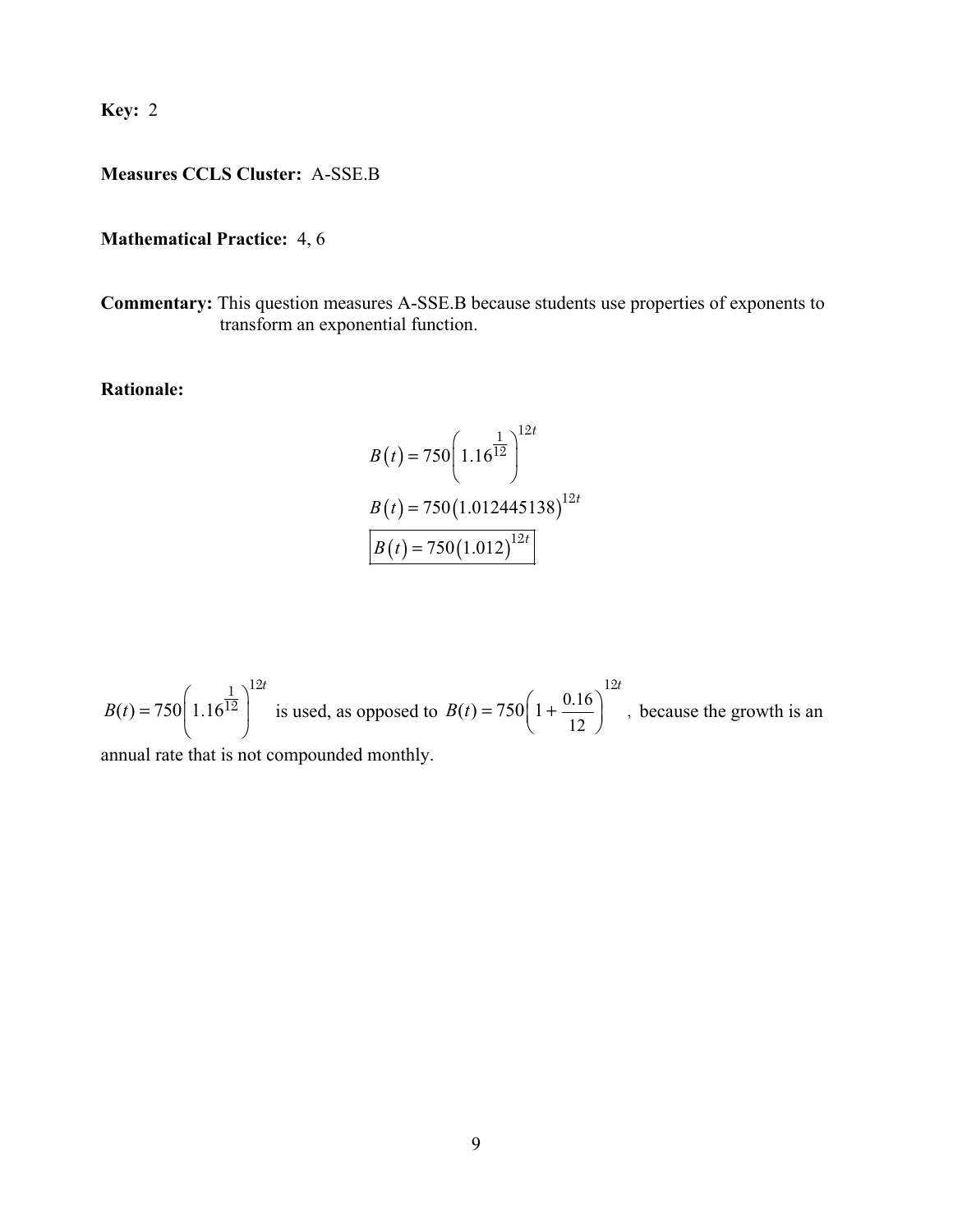**5** Use the properties of rational exponents to determine the value of *y* for the equation:

$$
\frac{\sqrt[3]{x^8}}{\left(x^4\right)^{\frac{1}{3}}} = x^y, x > 1.
$$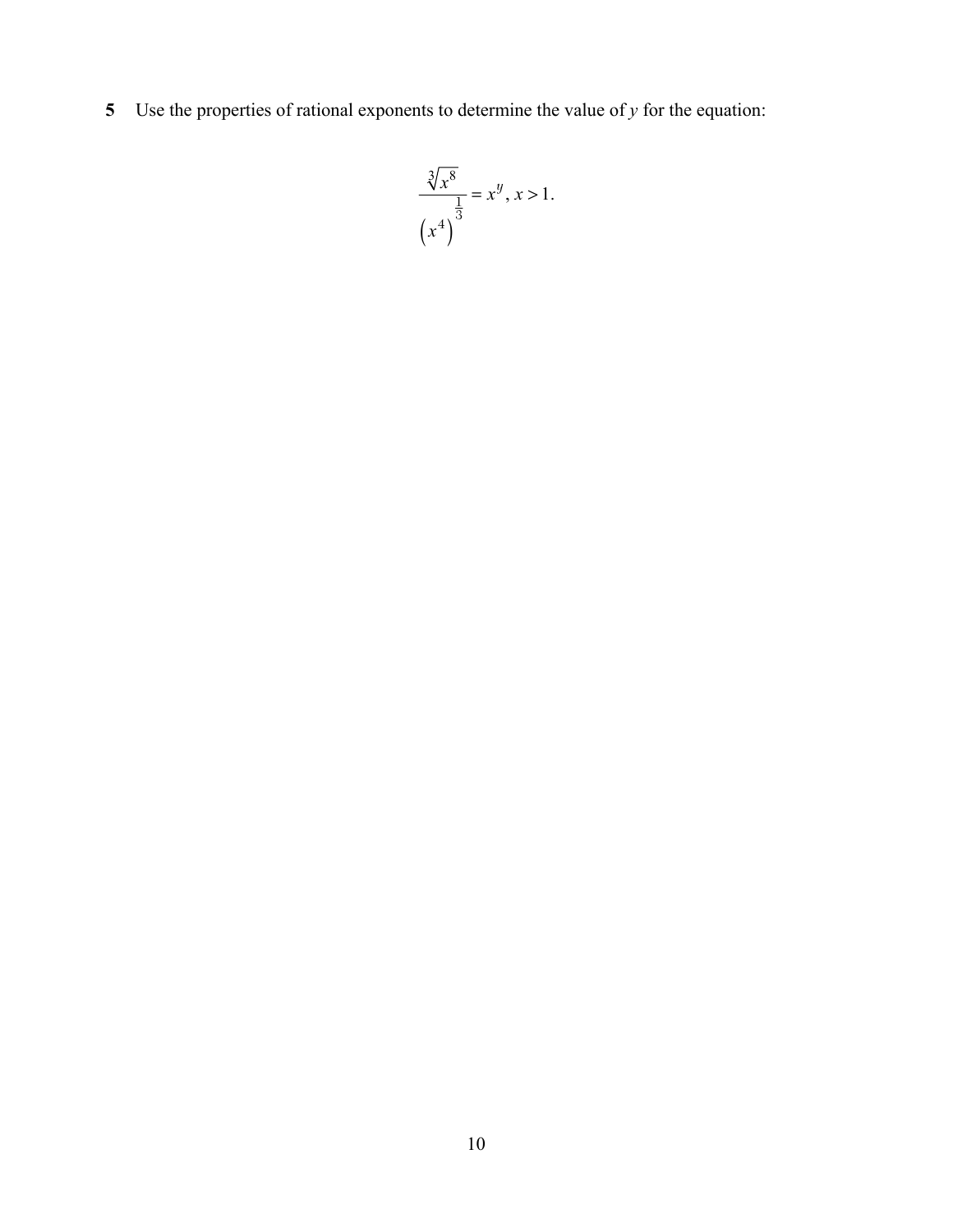$$
Key: \frac{4}{3}
$$

#### **Measures CCLS Cluster:** N-RN.A

#### **Mathematical Practice:** 2

**Commentary:** This question measures N-RN.A because students extend their knowledge of integer exponents to rewriting and working with radicals in terms of rational exponents.

#### **Rationale:**

$$
\frac{x^{\frac{8}{3}}}{x^{\frac{4}{3}}} = x^y
$$

$$
\frac{x^{\frac{4}{3}}}{x^{\frac{4}{3}}} = x^y
$$

$$
\frac{4}{3} = y
$$

#### **Rubric:**

8

- $[2] \frac{4}{7}$ 3 or an equivalent value is written, and correct work using rational exponents is shown.
- **[1]** Appropriate work is shown, but one computational error is made.
	- *or*
- **[1]** Appropriate work is shown, but one conceptual error is made.

$$
\boldsymbol{\mathit{or}}
$$

 $\begin{bmatrix} 1 \end{bmatrix}$   $\frac{x}{x}$ *x* 3 4 3 is written, but no further correct work is shown.

- $[1] \frac{4}{1}$ 3 , but no work is shown.
- **[0]** A zero response is completely incorrect, irrelevant, or incoherent or is a correct response that was obtained by an obviously incorrect procedure.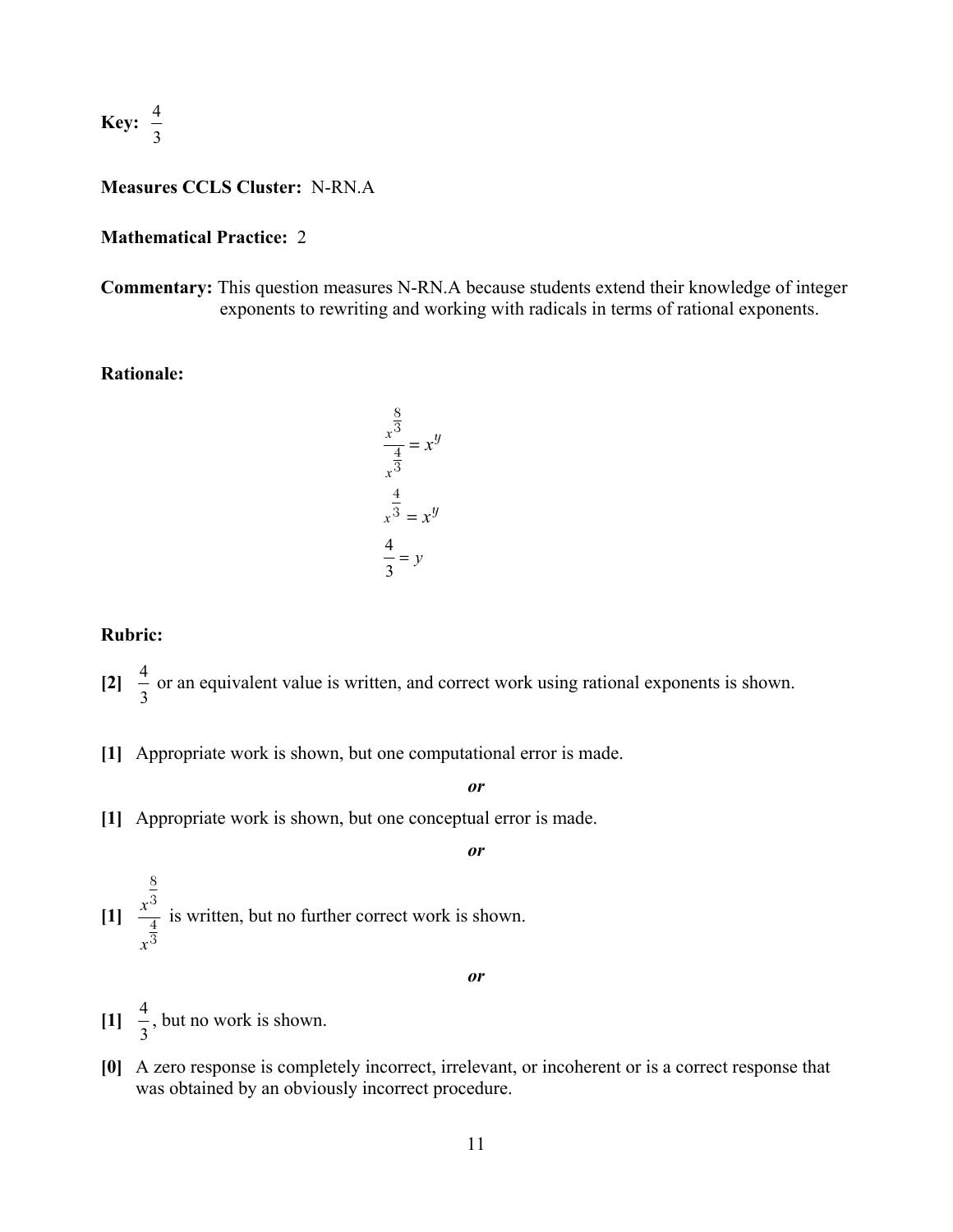**6** Write  $(5+2yi)(4-3i) - (5-2yi)(4-3i)$  in  $a + bi$  form, where *y* is a real number.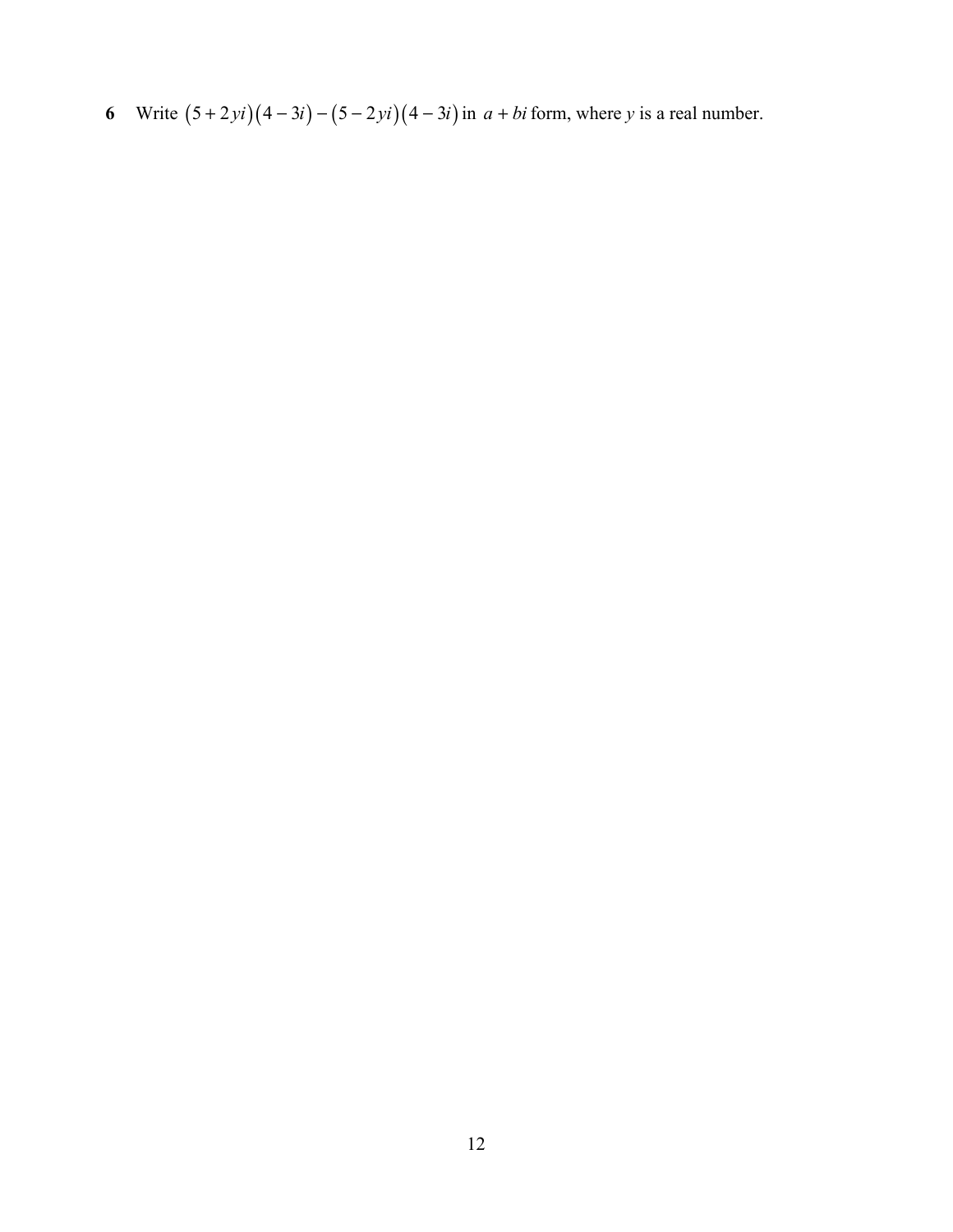**Key:**  $12y + 16yi$ 

### **Measures CCLS Cluster:** N-CN.A

#### **Mathematical Practice:** 1, 7

**Commentary:** This question measures N-CN.A because students add, subtract, and multiply complex expressions, and apply the concept that  $i^2 = -1$ . The question rewards seeing structure and can be rewritten efficiently by applying the distributive property. The expression  $12y + 16yi$  is correctly written in  $a + bi$  form. However, if a student writes  $16yi + 12y$ , while not in  $a + bi$  form, no credit should be deducted.

### **Rationale:**

$$
(4-3i)(5+2yi-5+2yi)(4-3i)(4yi)16yi-12yi212y+16yi
$$

#### **Rubric:**

- $[2]$  12  $y$  + 16  $yi$ , and correct work is shown.
- **[1]** Appropriate work is shown, but one computational, factoring, or simplification error is made. *or*

- **[1]** Appropriate work is shown, but one conceptual error is made.
- $[1]$  12y + 16yi, but no work is shown.
- **[0]** A zero response is completely incorrect, irrelevant or incoherent or is a correct response that was obtained by an obviously incorrect procedure.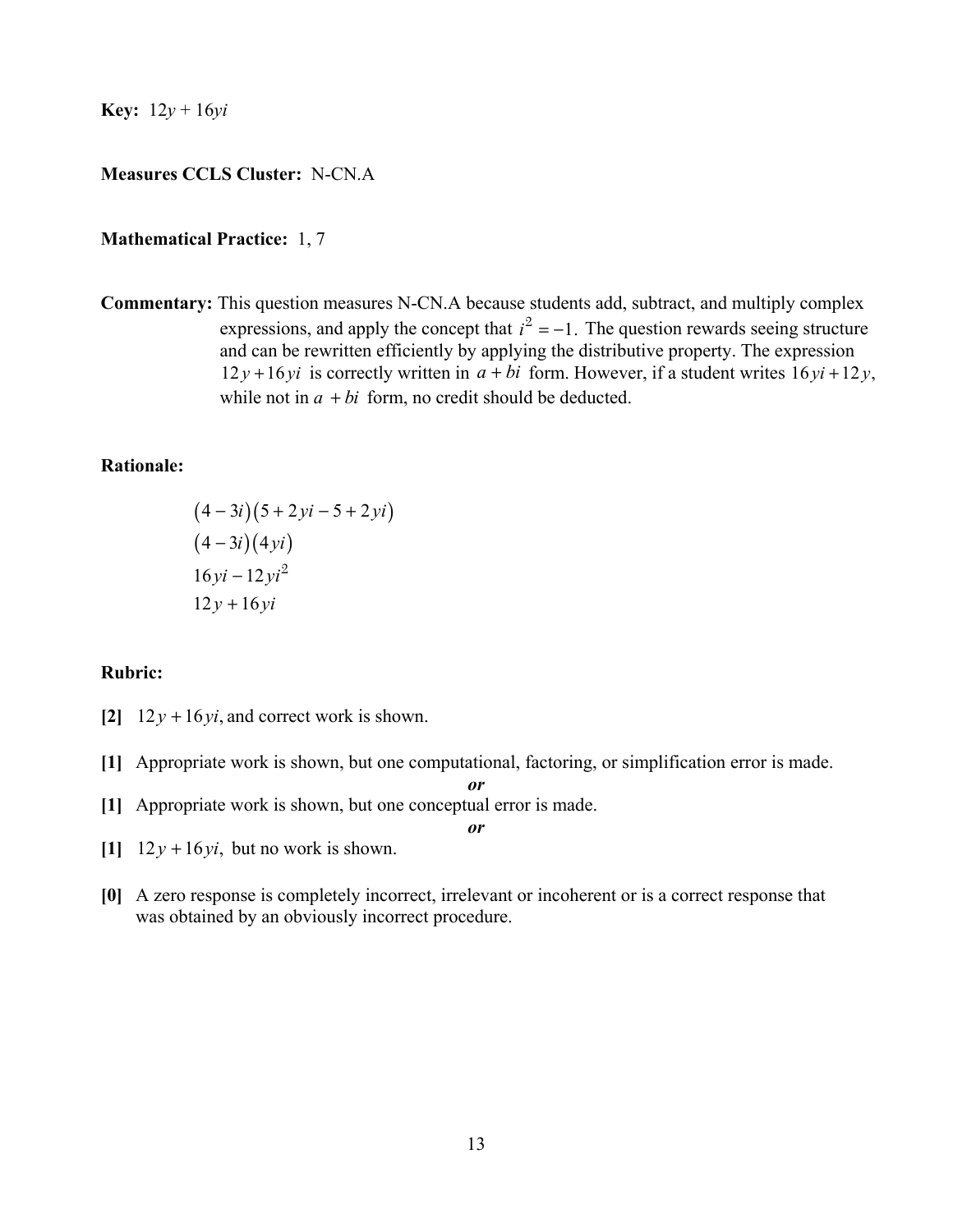**7** Use an appropriate procedure to show that  $x - 4$  is a factor of the function  $f(x) = 2x^3 - 5x^2 - 11x - 4$ . Explain your answer.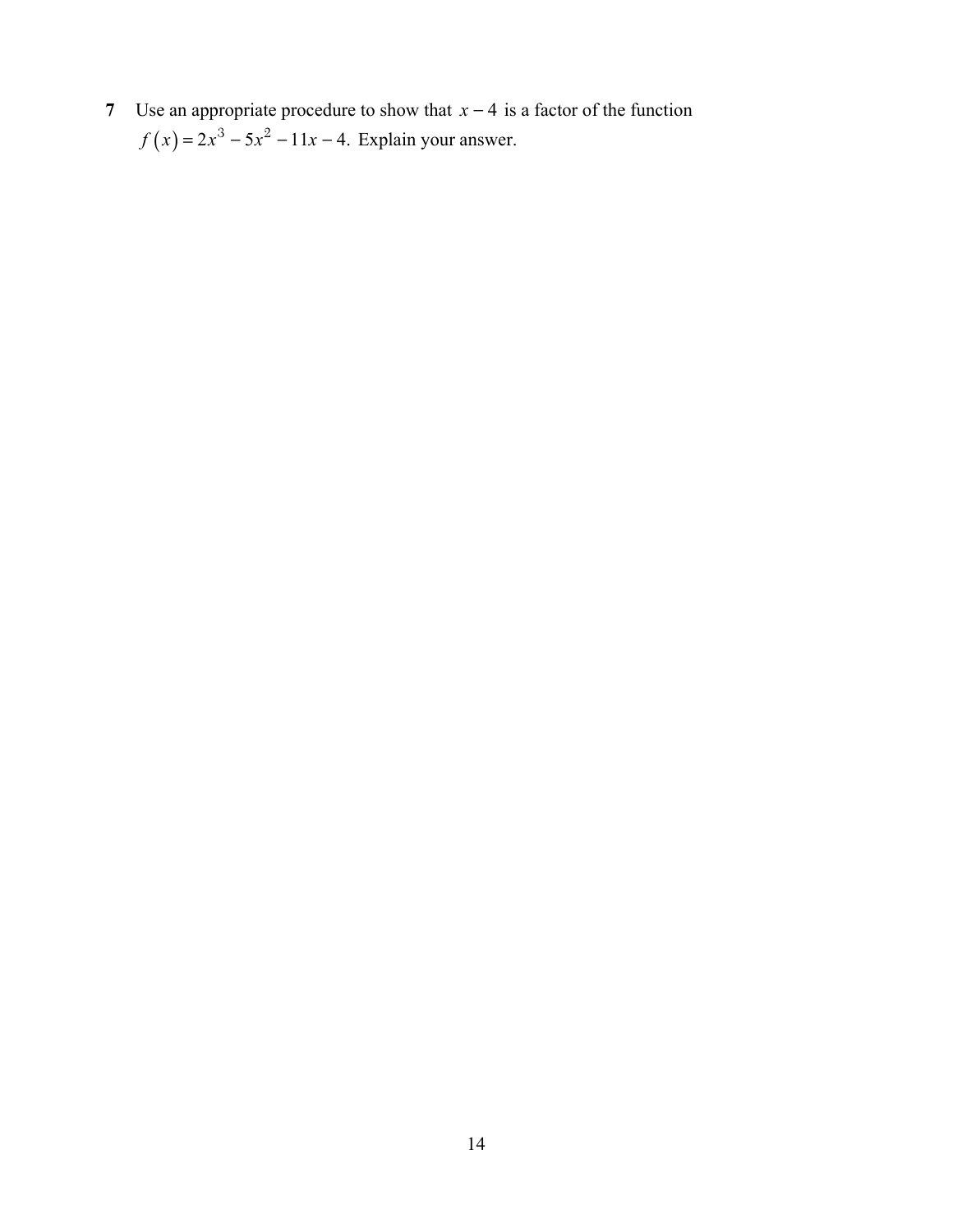**Key:** See rationale below.

#### **Measures CCLS Cluster:** A-APR.B

#### **Mathematical Practice:** 3

**Commentary:** The question measures A-APR.B because an appropriate procedure is used to show 4 is the positive zero for  $f(x)$ .

#### **Rationale:**

$$
f(4) = 2(4)^{3} - 5(4)^{2} - 11(4) - 4
$$
\n
$$
f(4) = 0
$$
\n
$$
f(4) = 0
$$
\n
$$
f(4) = 0
$$
\n
$$
f(4) = 0
$$
\n
$$
f(4) = 0
$$
\n
$$
f(4) = 0
$$
\n
$$
f(4) = 0
$$
\n
$$
f(4) = 0
$$
\n
$$
f(4) = 0
$$
\n
$$
f(4) = 0
$$
\n
$$
f(4) = 0
$$
\n
$$
f(4) = 0
$$
\n
$$
f(4) = 0
$$
\n
$$
f(4) = 0
$$
\n
$$
f(4) = 0
$$
\n
$$
f(4) = 0
$$
\n
$$
f(4) = 0
$$
\n
$$
f(4) = 0
$$
\n
$$
f(4) = 0
$$
\n
$$
f(4) = 0
$$
\n
$$
f(4) = 0
$$
\n
$$
f(4) = 0
$$
\n
$$
f(4) = 0
$$
\n
$$
f(4) = 0
$$
\n
$$
f(4) = 0
$$
\n
$$
f(4) = 0
$$
\n
$$
f(4) = 0
$$
\n
$$
f(4) = 0
$$
\n
$$
f(4) = 0
$$
\n
$$
f(4) = 0
$$
\n
$$
f(4) = 0
$$
\n
$$
f(4) = 0
$$
\n
$$
f(4) = 0
$$
\n
$$
f(4) = 0
$$
\n
$$
f(4) = 0
$$
\n
$$
f(4) = 0
$$
\n
$$
f(4) = 0
$$
\n
$$
f(4) = 0
$$
\n
$$
f(4) = 0
$$
\n
$$
f(4) = 0
$$
\n
$$
f(4) = 0
$$
\n
$$
f(4) = 0
$$
\n
$$
f(4
$$

Any method that demonstrates 4 is a zero of  $f(x)$  confirms that  $x - 4$  is a factor, as suggested by the Remainder Theorem.

#### **Rubric:**

- **[2]** Correct work is shown confirming  $x 4$  is a factor, and a correct explanation is written.
- **[1]** Appropriate work is shown, but one computational error is made.

*or*

**[1]** Appropriate work is shown, but one conceptual error is made.

- **[1]** Correct work is shown, but no explanation or an incorrect explanation is written.
- **[0]** A zero response is completely incorrect, irrelevant, or incoherent or is a correct response that was obtained by an obviously incorrect procedure.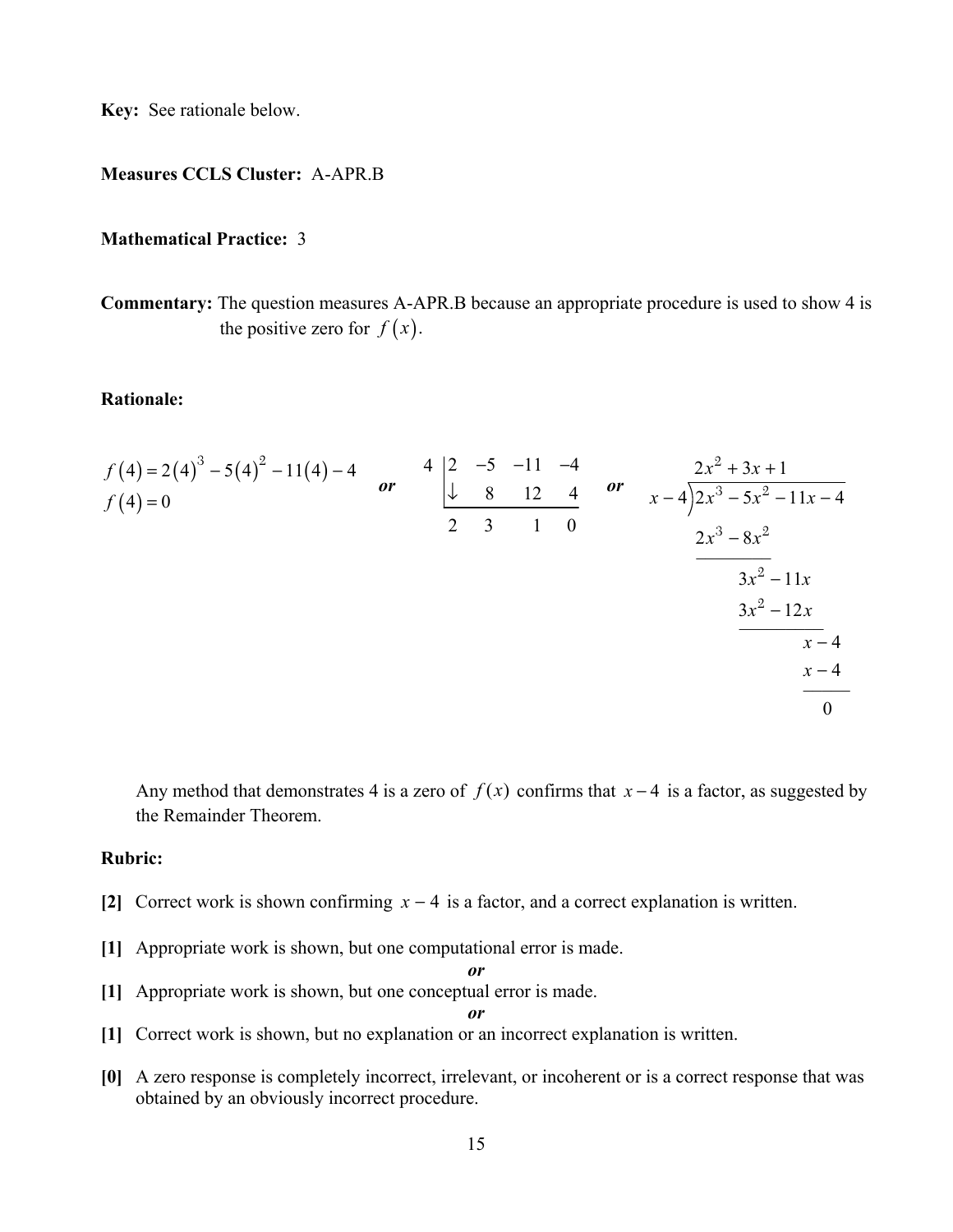Solve algebraically for all values of *x*:

$$
\sqrt{x-5} + x = 7
$$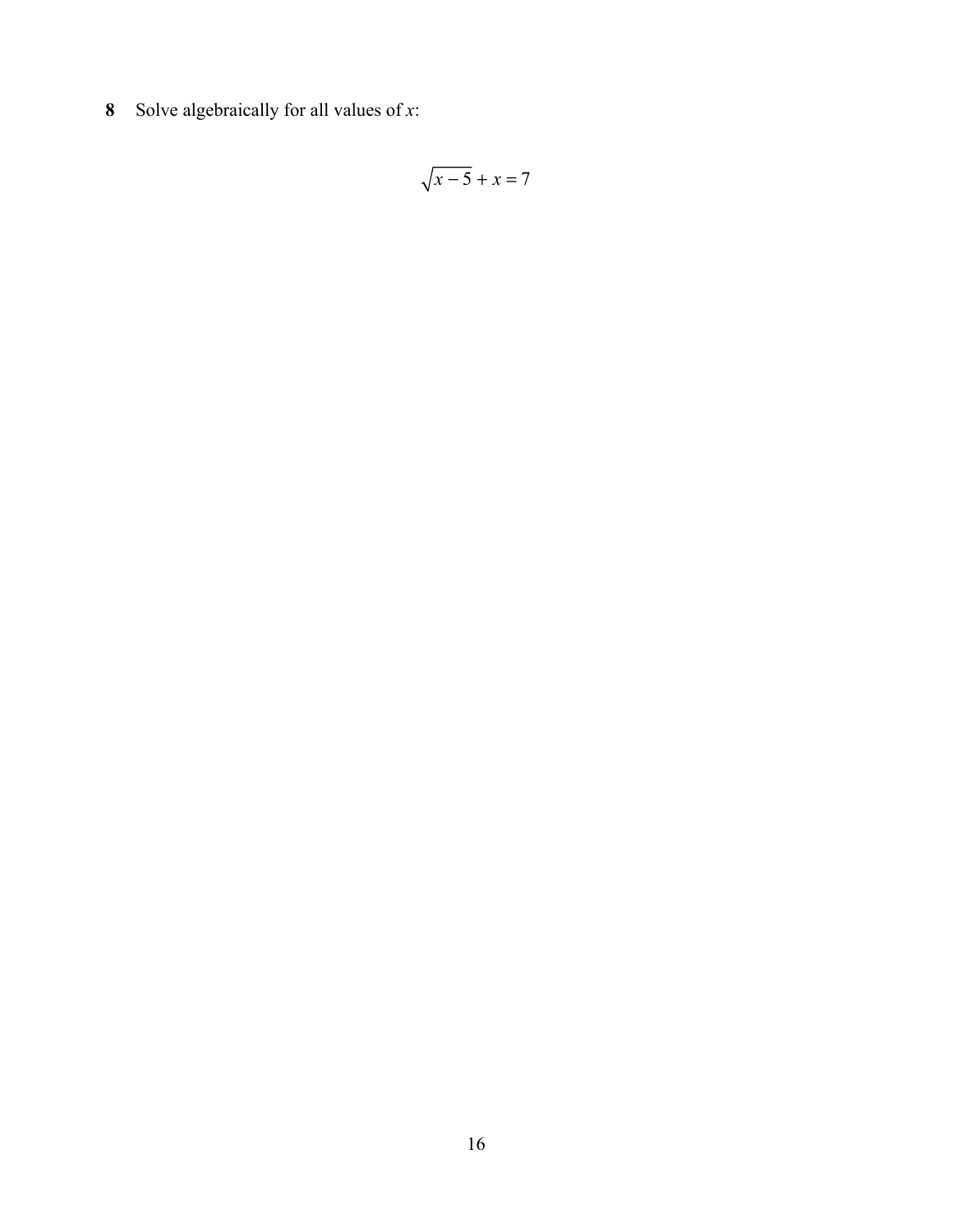**Key:** 6

## **Measures CCLS Cluster:** A-REI.A

## **Mathematical Practice:** 3, 6

**Commentary:** This question measures A-REI.A because the problem requires students to solve a radical equation and identify extraneous solutions.

**Rationale:**

$$
\sqrt{x-5} = 7 - x
$$

$$
(\sqrt{x-5})^2 = (7 - x)^2
$$

$$
x - 5 = 49 - 14x + x^2
$$

$$
x^2 - 15x + 54 = 0
$$

$$
(x - 6)(x - 9) = 0
$$

$$
x-6=0
$$
  
\n
$$
x = 6
$$
  
\n
$$
\sqrt{6-5}+6=7
$$
  
\n
$$
7=7
$$
  
\n
$$
11 \le 7
$$
  
\nAccept  
\n
$$
Reject
$$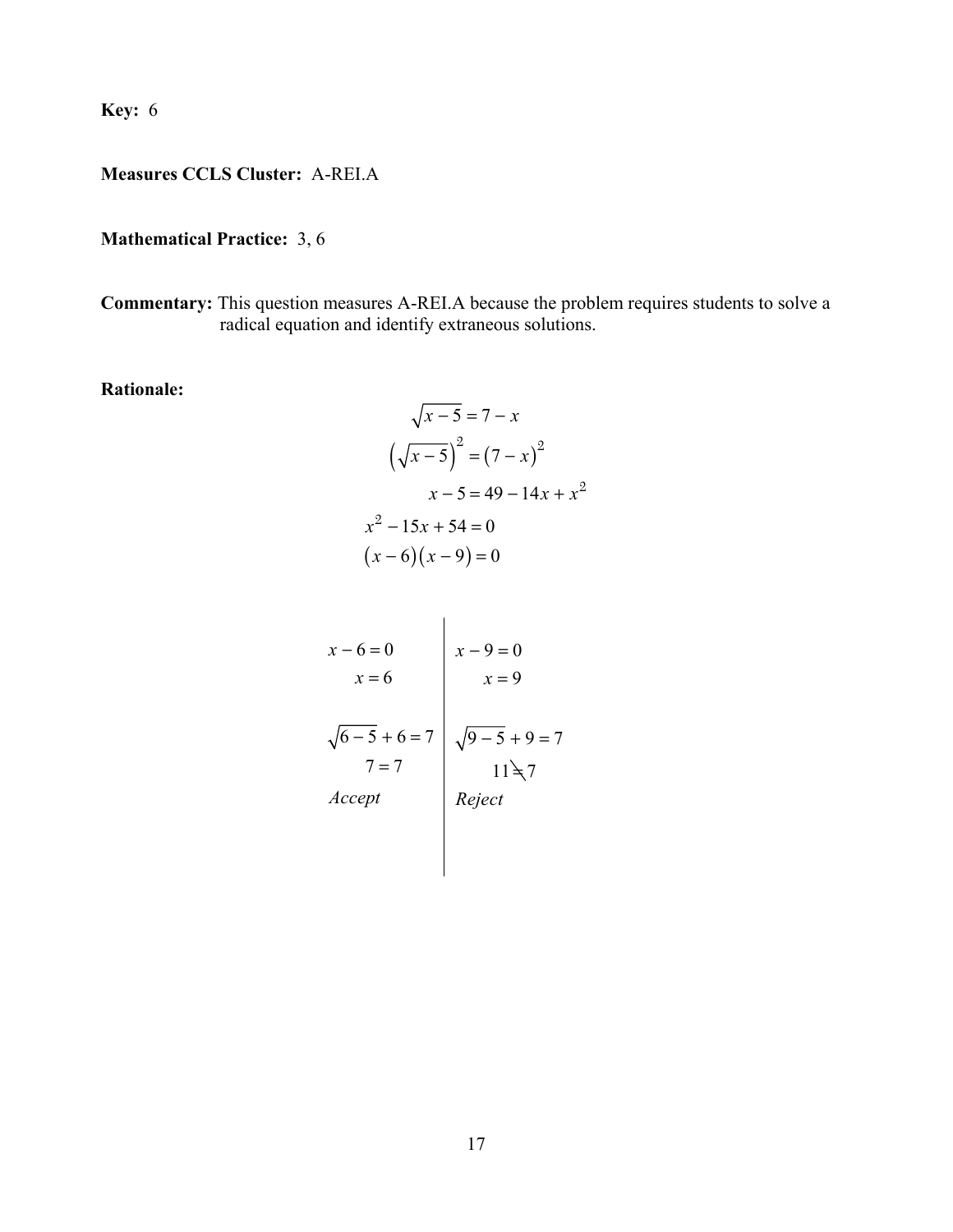### **Rubric:**

- **[2]** 6 and correct algebraic work is shown.
- **[1]** Appropriate work is shown, but one computational or simplification error is made.
- **[1]** Appropriate work is shown, but one conceptual error is made.

*or*

- **[1]** 6, but a method other than algebraic is used. *or*
- **[1]** Appropriate work is shown, but 9 is not rejected.
- **[0]** 6, but no work is shown.
- **[0]** A zero response is completely incorrect, irrelevant, or incoherent or is a correct response that was obtained by an obviously incorrect procedure.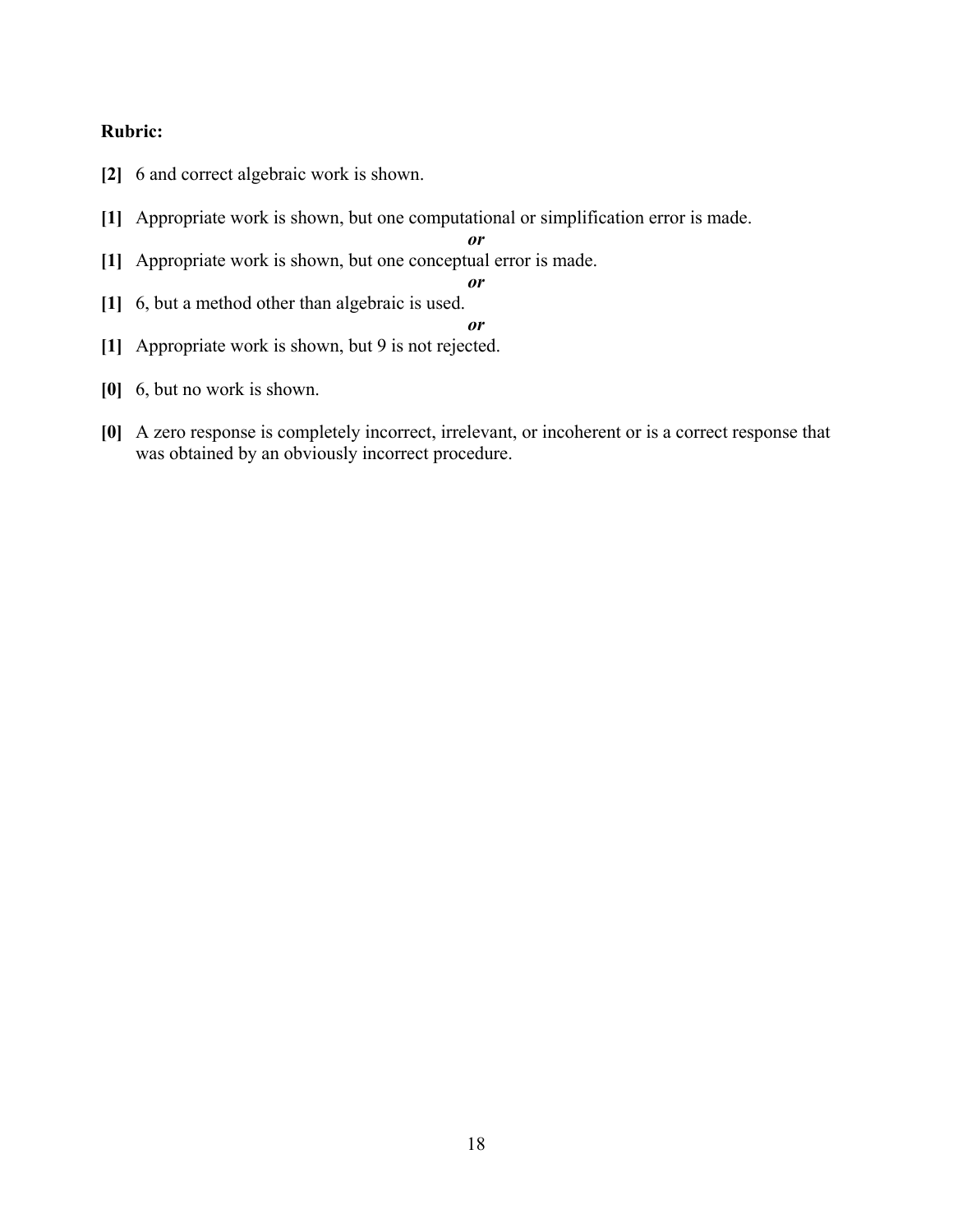**9** Monthly mortgage payments can be found using the formula below:

$$
M = \frac{P\left(\frac{r}{12}\right)\left(1 + \frac{r}{12}\right)^n}{\left(1 + \frac{r}{12}\right)^n - 1}
$$

 $M$  = monthly payment *P* = amount borrowed  $r =$  annual interest rate  $n =$  number of monthly payments

The Banks family would like to borrow \$120,000 to purchase a home. They qualified for an annual interest rate of 4.8%. Algebraically determine the *fewest* number of whole years the Banks family would need to include in the mortgage agreement in order to have a monthly payment of no more than \$720.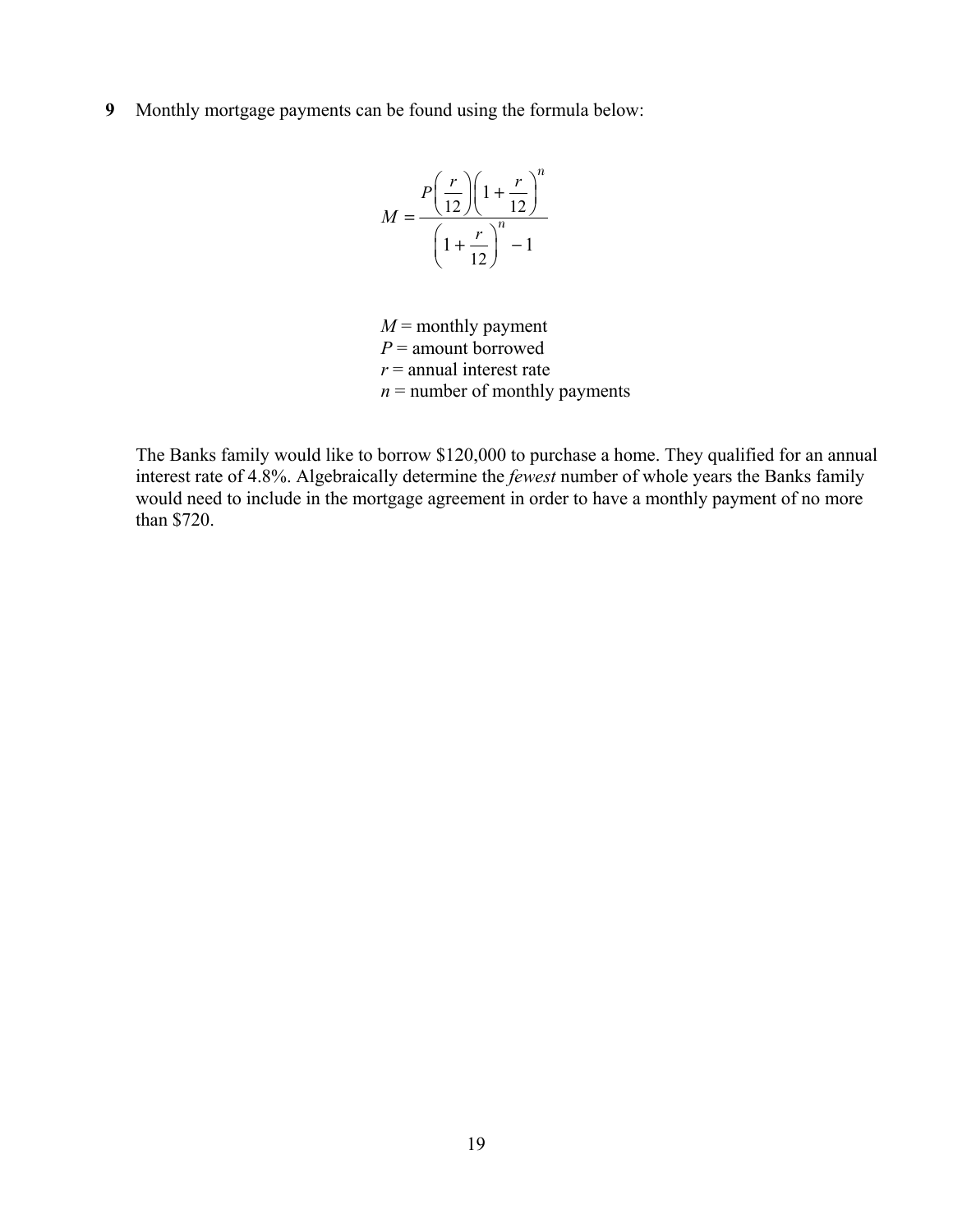**Key:** 23

### **Measures CCLS Cluster:** A-SSE.B

#### **Mathematical Practice:** 1, 6

**Commentary:** This question measures A-SSE.B because students work with the sum of a finite geometric series through a related mortgage formula.

**Rationale:** A correct equation or inequality solved algebraically should receive full credit.

$$
720 = \frac{120,000(0.004)(1.004)^n}{(1.004)^n - 1}
$$
  

$$
720(1.004)^n - 720 = 480(1.004)^n
$$
  

$$
240(1.004)^n = 720
$$
  

$$
1.004^n = 3
$$
  

$$
\frac{n \log 1.004}{\log 1.004} = \frac{\log 3}{\log 1.004}
$$
  

$$
n = 275.2020128 \qquad \frac{275.2020128}{12} \approx 23 \text{ years}
$$

#### **Rubric:**

- **[4]** 23, and correct algebraic work is shown.
- **[3]** Appropriate work is shown, but one computational or rounding error is made.

$$
\boldsymbol{\mathit{or}}
$$

- **[3]** Appropriate work is shown to find *n* , but no further correct work is shown.
- **[2]** Appropriate work is shown, but two or more computational or rounding errors are made.

#### *or*

*or*

- **[2]** Appropriate work is shown, but one conceptual error is made.
- [2] Appropriate work is shown to find  $1.004<sup>n</sup> = 3$ , but no further correct work is shown.

*or*

**[2]** 23, but a method other than algebraic is used.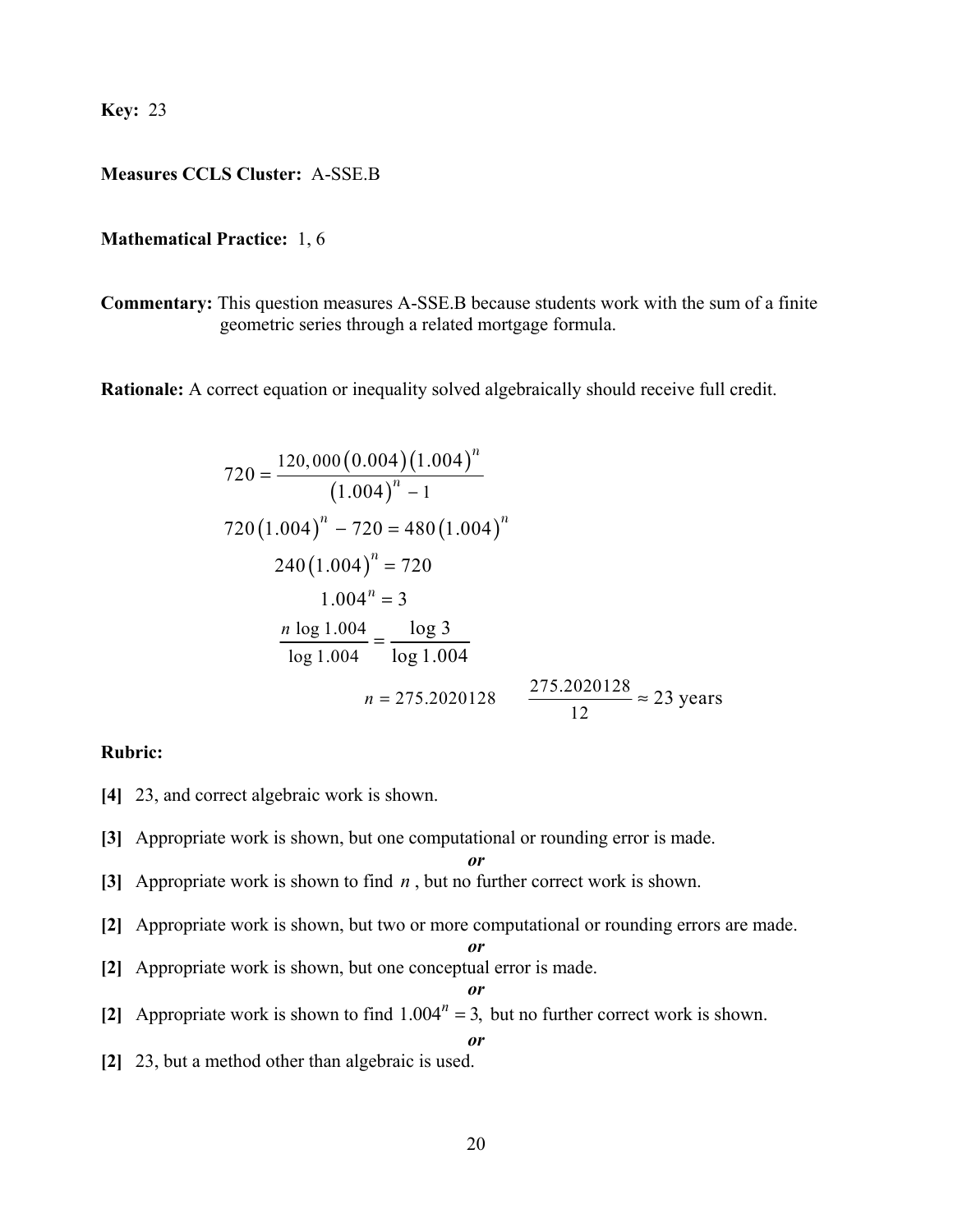**[1]** Appropriate work is shown, but one conceptual error and one computational or rounding error are made.

*or*

**[1]** A correct substitution is made into the monthly mortgage formula but no further correct word is shown.

- **[1]** 23, but no work is shown.
- **[0]** A zero response is completely incorrect, irrelevant, or incoherent or is a correct response that was obtained by an obviously incorrect procedure.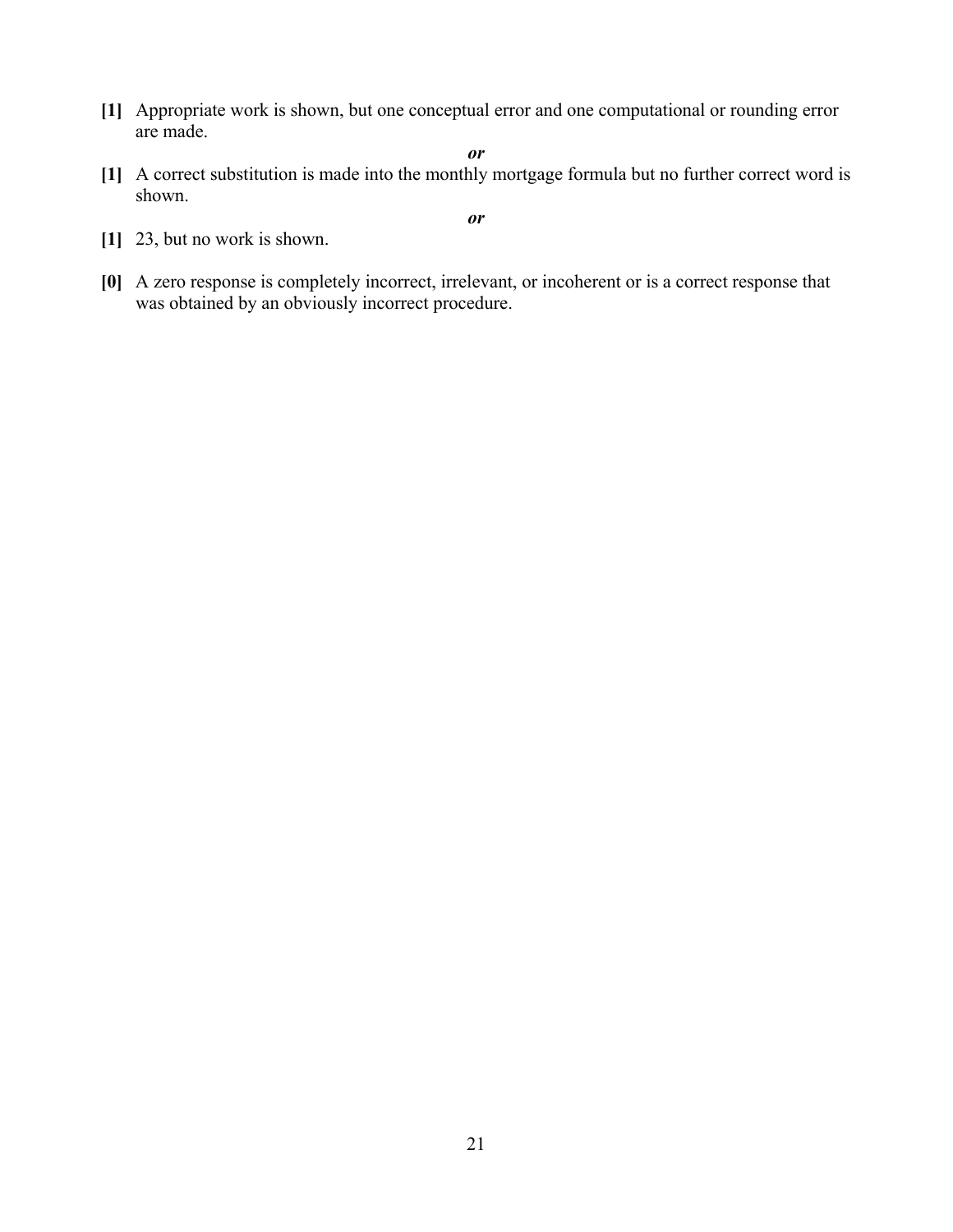**10** Solve the following system of equations algebraically for all values of *x*, *y*, and *z*:

$$
x + 3y + 5z = 45
$$
  

$$
6x - 3y + 2z = -10
$$
  

$$
-2x + 3y + 8z = 72
$$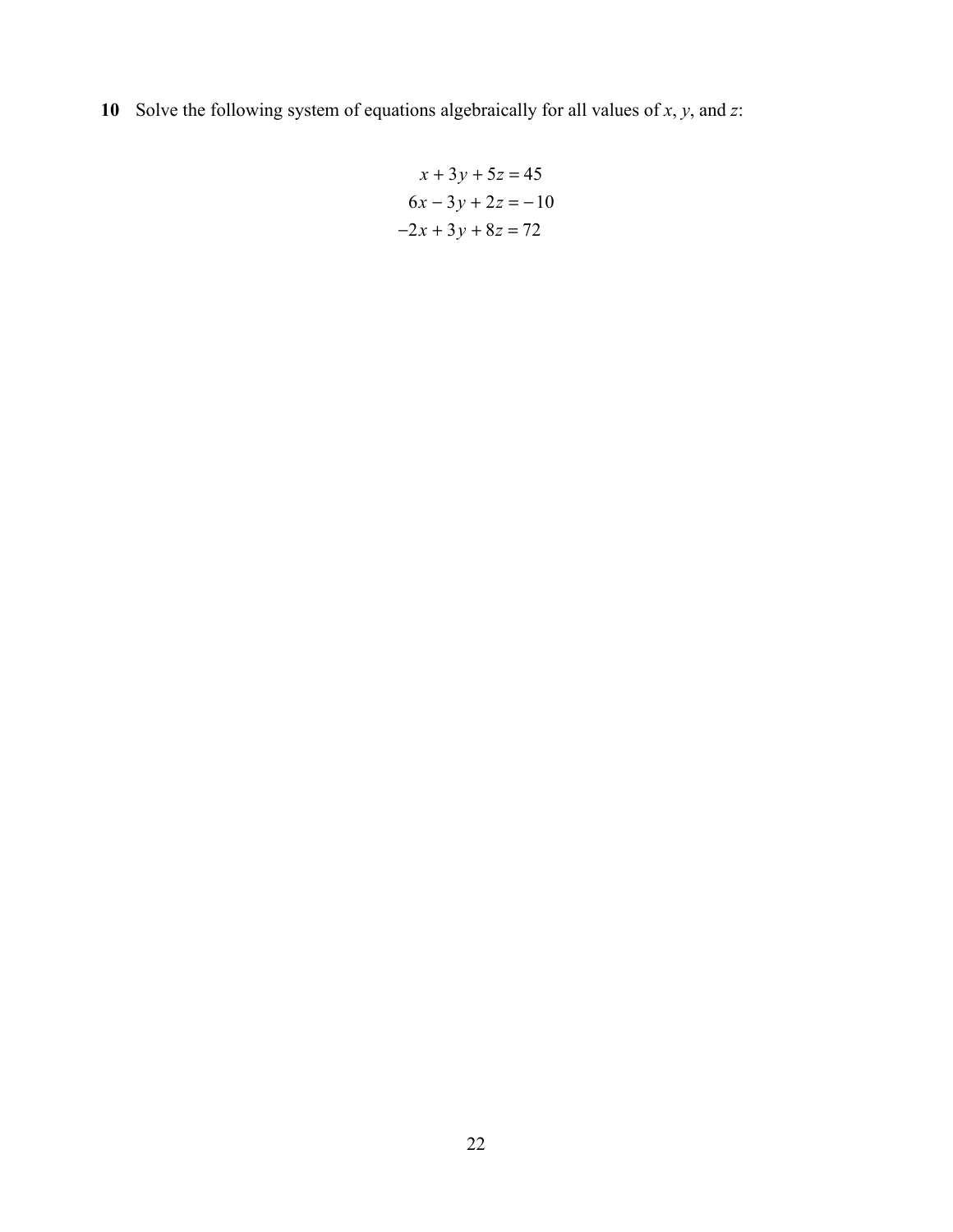**Key:**  $x = -2$ ,  $y = 4$ , and  $z = 7$ 

## **Measures CCLS Cluster:** A-REI.C

## **Mathematical Practice:** 1, 6

**Commentary:** This question measures A-REI.C because students are required to solve a  $3 \times 3$  system of equations.

**Rationale:** Correct algebraic work is shown below.

$$
x + 3y + 5z = 45
$$
 (1)  
\n
$$
6x - 3y + 2z = -10
$$
 (2)  
\n
$$
-2x + 3y + 8z = 72
$$
 (3)  
\n
$$
x + z = 5
$$
  
\n
$$
-4(x + z = 5)
$$
  
\n
$$
\frac{6z}{6} = \frac{42}{6}
$$
  
\n
$$
\frac{z = 7}{x + 7} = 5
$$
  
\n
$$
\frac{x = -2}{-2 + 3y + 5(7)} = 45
$$
 (1)  
\n
$$
3y = 12
$$
 (1)  
\n
$$
y = 4
$$
 (2) + (3)  
\n
$$
y = 4
$$
 (3)  
\n
$$
y = 4
$$
 (4)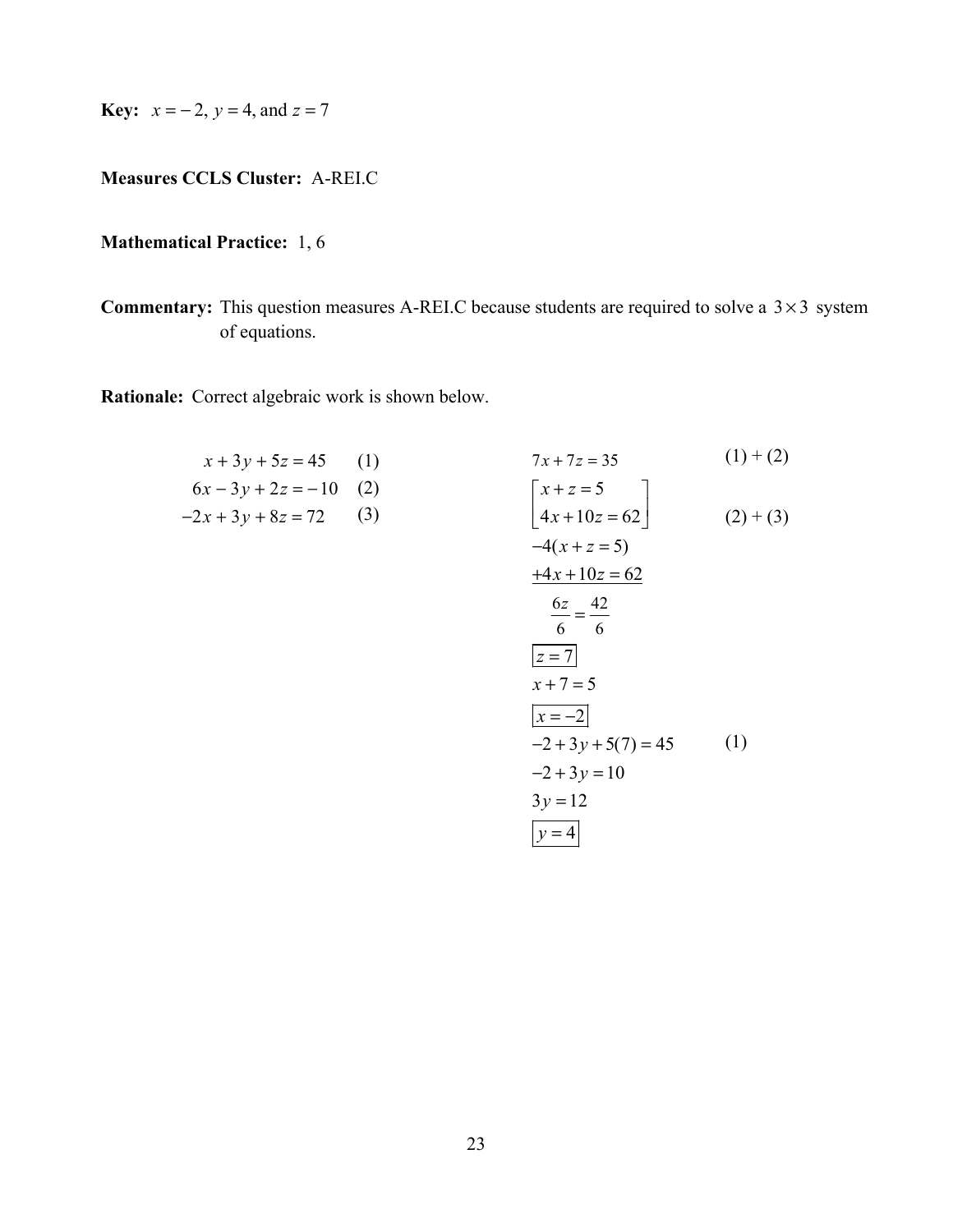#### **Rubric:**

- [4]  $x = -2$ ,  $y = 4$ , and  $z = 7$ , and correct algebraic work is shown.
- **[3]** Appropriate work is shown, but one computational error is made.

*or*

- **[3]** Appropriate work is shown to find two of the solutions, but no further correct work is shown.
- **[2]** Appropriate work is shown, but two or more computational errors are made.

*or*

- **[2]** Appropriate work is shown, but one conceptual error is made.
	- *or*

*or*

- **[2]** Appropriate work is shown to find one of the solutions, but no further correct work is shown.
- [2]  $x = -2$ ,  $y = 4$ , and  $z = 7$ , but a method other than algebraic is used.
- **[1]** Appropriate work is shown, but one conceptual error and one computational error are made.

- **[1]** Appropriate work is shown to eliminate *y* to create a system of two equations, but no further correct work is shown.
- $[1]$   $x = -2$ ,  $y = 4$ , and  $z = 7$ , but no work is shown.
- **[0]** A zero response is completely incorrect, irrelevant, or incoherent or is a correct response that was obtained by an obviously incorrect procedure.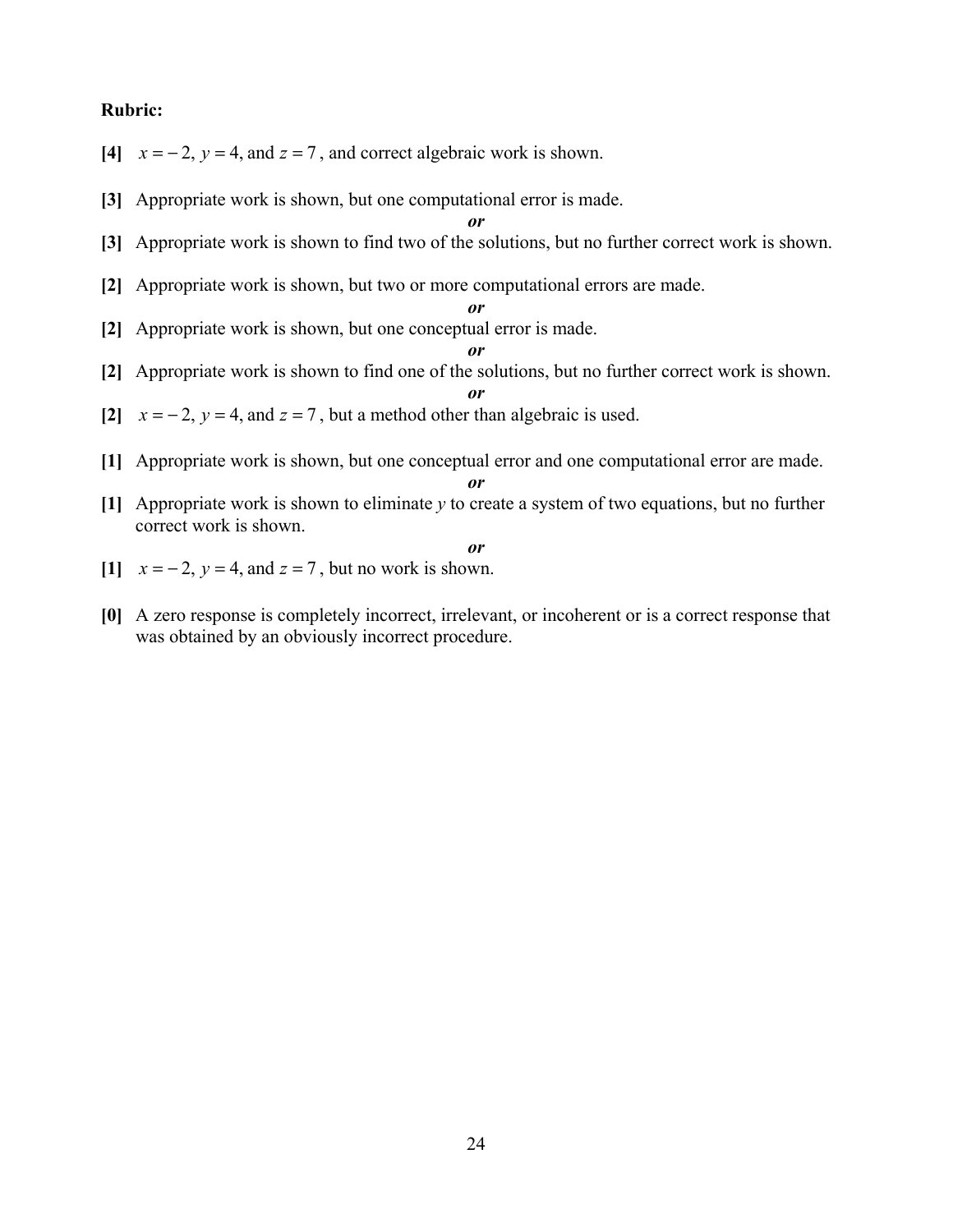**11** Write an explicit formula for  $a_n$ , the *n*th term of the recursively defined sequence below.

$$
a_1 = x + 1
$$

$$
a_n = x(a_{n-1})
$$

For what values of *x* would  $a_n = 0$  when  $n > 1$ ?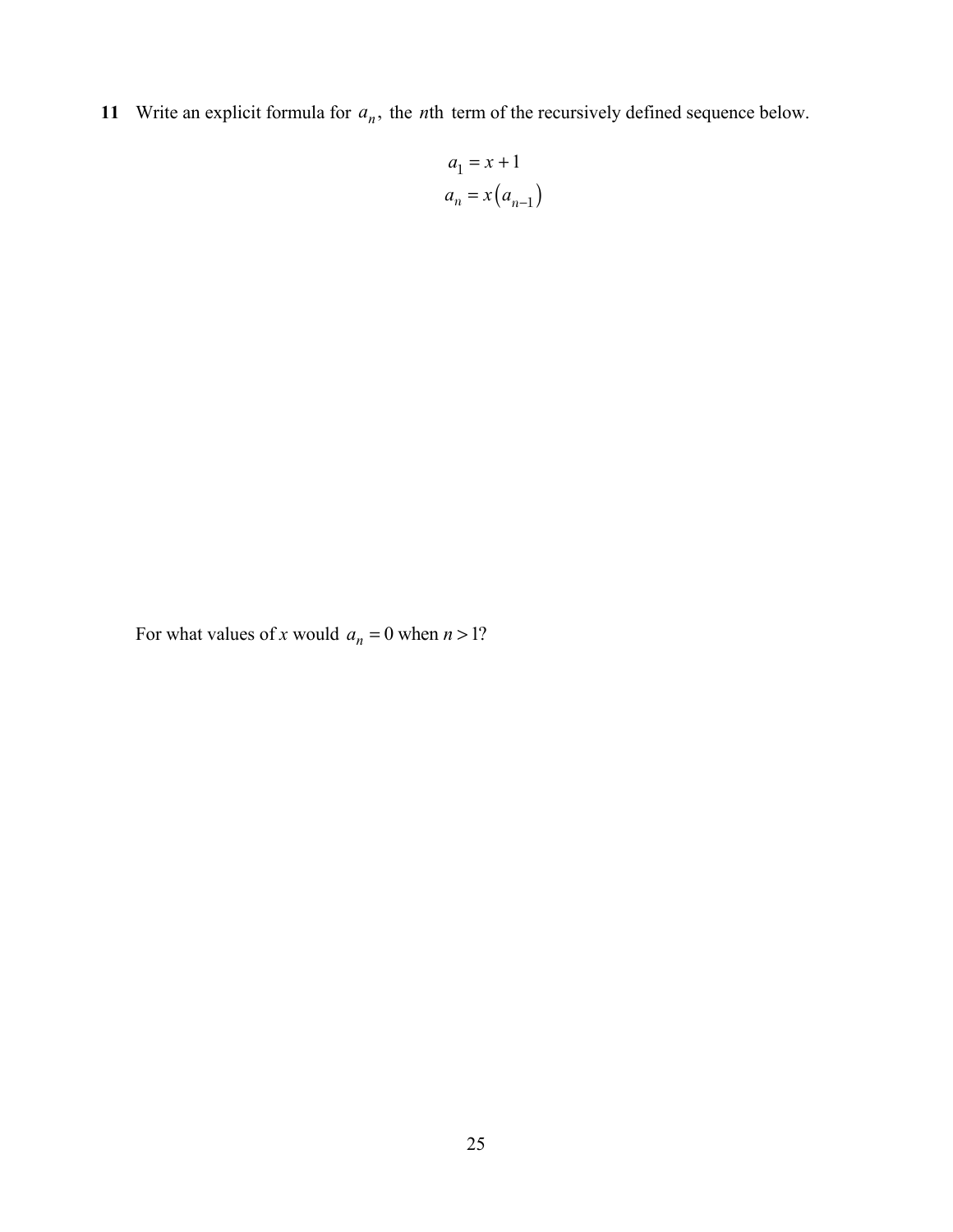**Key:** 
$$
a_n = x^{n-1}(x+1)
$$
 or  $a_n = x^n + x^{n-1}$ , and  $x = 0$  and  $x = -1$ 

#### **Measures CCLS Cluster:** F-BF.A

#### **Mathematical Practice:** 2, 8

**Commentary:** This question measures F-BF.A because students are required to translate a sequence from its recursive form to an explicit form.

#### **Rationale:**

$$
a_1 = x + 1
$$
  
\n
$$
a_2 = x(x + 1)
$$
  
\n
$$
a_3 = x^2(x + 1)
$$
  
\n
$$
a_4 = x^2 + x
$$
  
\n
$$
a_3 = x^2 + x^2
$$
  
\n
$$
a_4 = x^2 + x^2
$$
  
\n
$$
a_5 = x^3 + x^2
$$
  
\n
$$
a_n = x^{n-1}(x + 1)
$$
  
\n
$$
a_n = x^n + x^{n-1}
$$

$$
\begin{array}{c|c} x^{n-1} = 0 & (x+1) = 0 \\ \hline x = 0 & x = -1 \end{array}
$$

**Note:** Students are not required to show work to solve  $x^{n-1} = 0$ . It is expected that *x* raised to a positive value set equal to 0 yields the solution  $x = 0$ .

#### **Rubric:**

- [4]  $a_n = x^{n-1}(x+1)$  or equivalent and  $x = 0$  and  $x = -1$ , and correct work is shown.
- **[3]** Appropriate work is shown, but one computational or simplification error is made.
- **[2]** Appropriate work is shown, but two or more computational or simplification errors are made.
- *or* **[2]** Appropriate work is shown, but one conceptual error is made.
- *or* [2] Appropriate work is shown to find  $a_n = x^{n-1}(x+1)$  or  $x = 0$  and  $x = -1$ .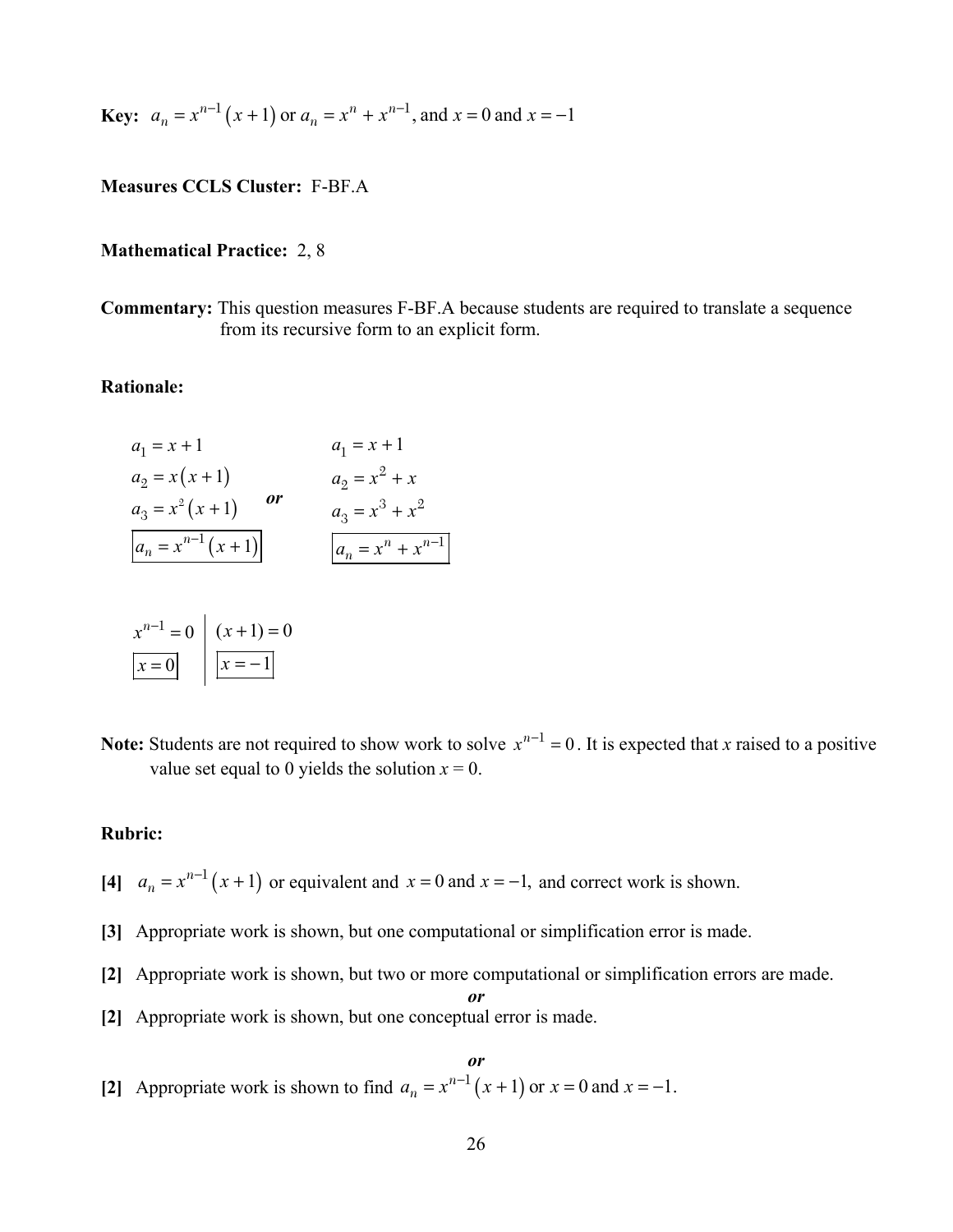- **[1]** Appropriate work is shown, but one conceptual error and one computational or simplification error are made.
	- *or*
- [1]  $a_n = x^{n-1}(x+1)$  and  $x = 0$  and  $x = -1$ , but no work is shown.
- **[0]** A zero response is completely incorrect, irrelevant, or incoherent or is a correct response that was obtained by an obviously incorrect procedure.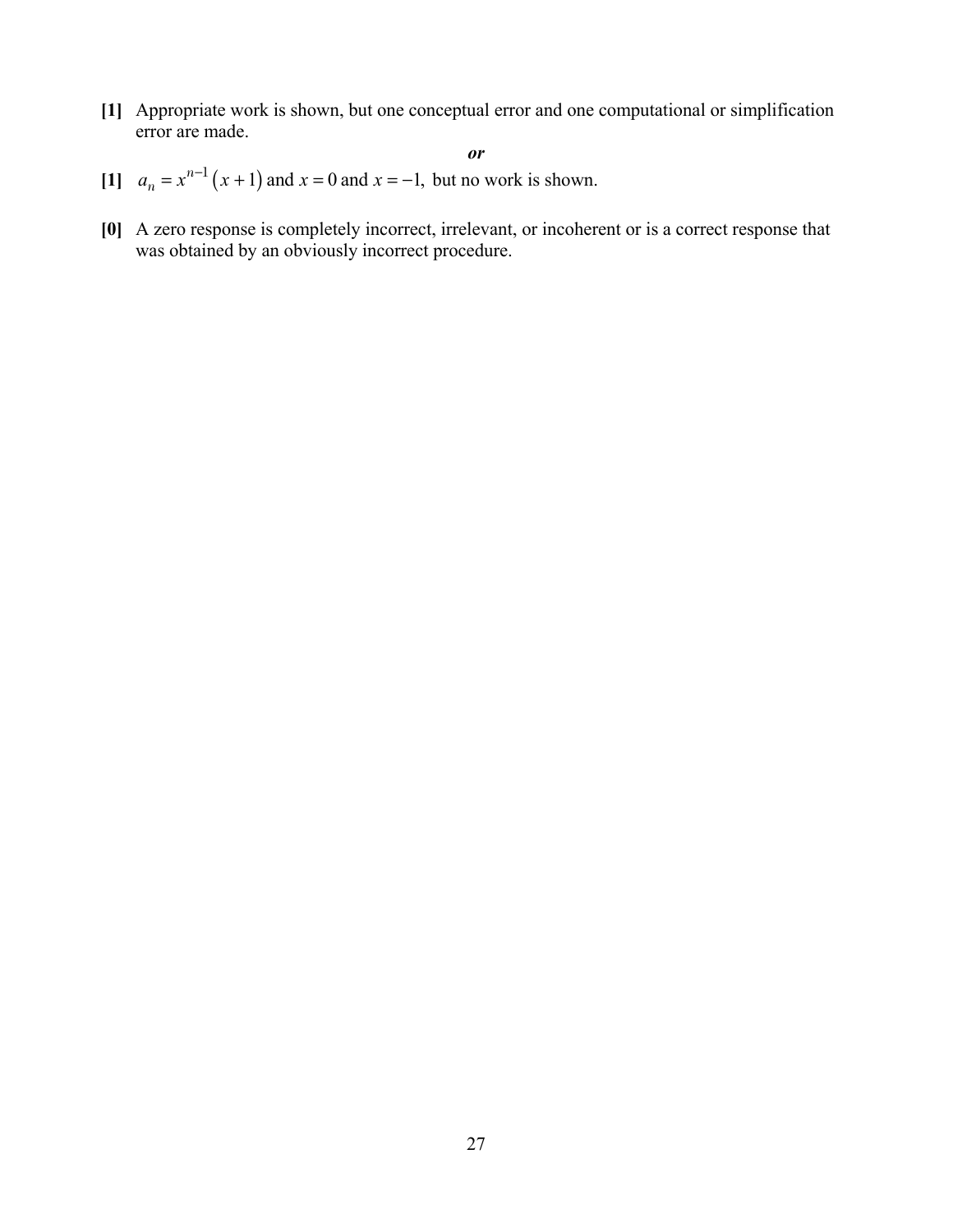**12** Stephen's Beverage Company is considering whether to produce a new brand of cola. The company will launch the product if at least 25% of cola drinkers will buy the product. Fifty cola drinkers are randomly selected to take a blind taste-test of products *A*, *B*, and the new product. Nine out of fifty participants preferred Stephen's new cola to products *A* and *B*. The company then devised a simulation based on the requirement that 25% of cola drinkers will buy the product. Each dot in the graph shown below represents the proportion of people who preferred Stephen's new product, each of sample size 50, simulated 100 times.



**Proportion Preferring Stephen's Product** 

Assume the set of data is approximately normal and the company wants to be 95% confident of its results. Does the sample proportion obtained from the blind taste-test, nine out of fifty, fall within the margin of error developed from the simulation? Justify your answer.

The company decides to continue developing the product even though only nine out of fifty participants preferred its brand of cola in the taste-test. Describe how the simulation data could be used to support this decision.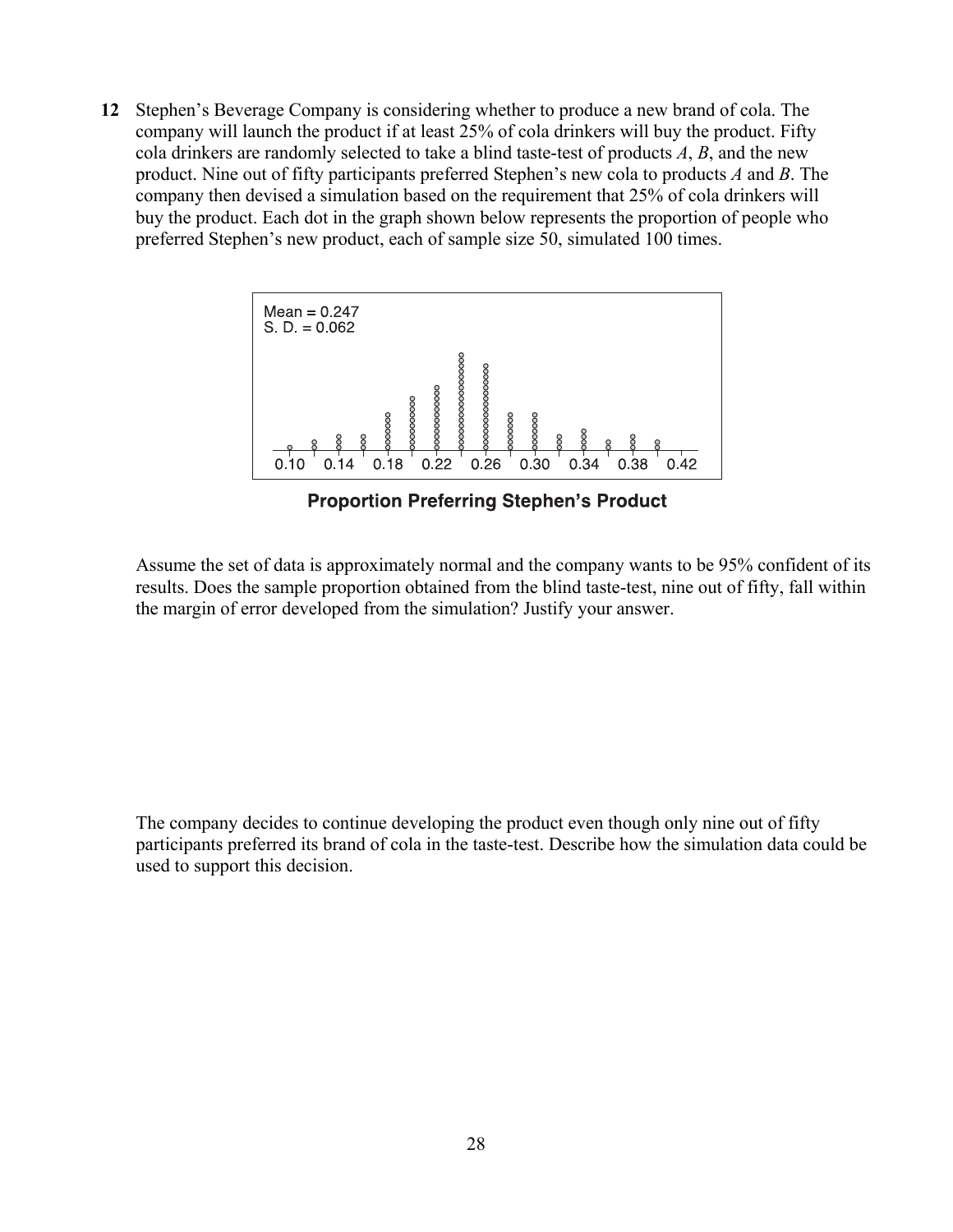**Key:** See rationale below.

#### **Measures CCLS Cluster:** S-IC.B

#### **Mathematical Practice:** 2, 4

**Commentary:** This question measures S-IC.B since students estimate the margin of error based on a simulation model and use the data from the simulation to evaluate a company's decision.

**Rationale:** Yes. The margin of error from this simulation indicates that 95% of the observations fall within  $\pm$  0.12 of the simulated proportion, 0.25. The margin of error can be estimated by multiplying the standard deviation, shown to be 0.06 in the dotplot, by 2, or applying the

> estimated standard error formula,  $\int_{0}^{1} \sqrt{\frac{p(1-p)}{p(1-p)}}$  or  $\int_{0}^{1} \sqrt{\frac{(0.25)(0.75)}{p(1-p)}}$ 50  $\frac{p(1-p)}{p}$  $\left(\sqrt{\frac{p(1-p)}{n}}\right)$ or $\left(\sqrt{\frac{(0.25)(0.75)}{50}}\right)$ and multiplying by 2.

The interval  $0.25 \pm 0.12$  includes plausible values for the true proportion of people who prefer Stephen's new product.

The company has evidence that the population proportion could be at least 25%. As seen in the dotplot, it can be expected to obtain a sample proportion of 0.18 (9 out of 50) or less several times, even when the population proportion is 0.25, due to sampling variability. Given this information, the results of the survey do not provide enough evidence to suggest that the true proportion is not at least 0.25, so the development of the product should continue at this time.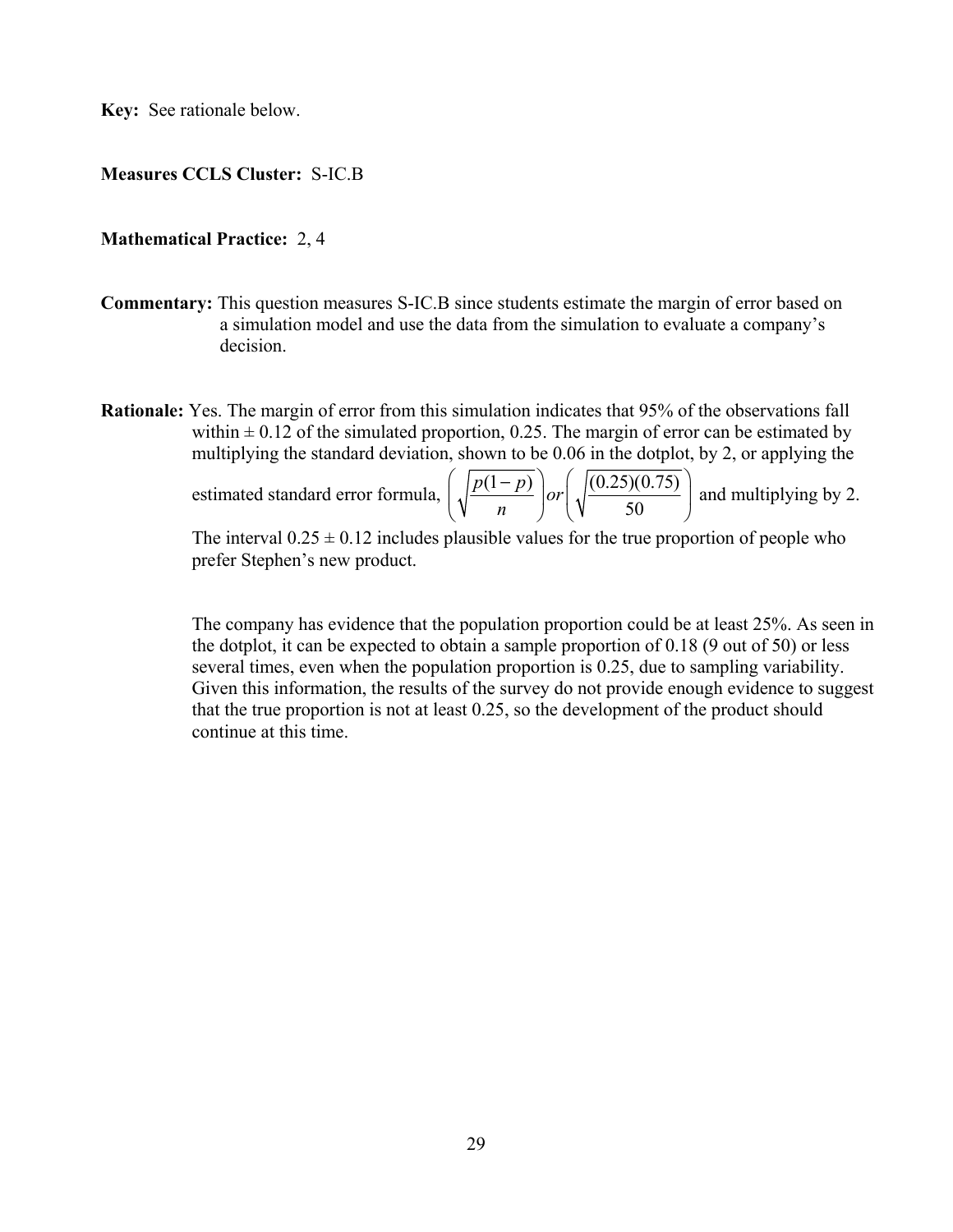- **[4]** Yes, and a correct justification is given, and a correct description is given.
- **[3]** Appropriate work is shown, but one computational error is made.
- **[2]** Appropriate work is shown, but two or more computational errors are made.

*or*

**[2]** Appropriate work is shown, but one conceptual error is made.

*or*

*or*

- **[2]** Yes, and a correct justification is given, but no further correct work is shown.
- **[2]** A correct description is given, but no further correct work is shown.
- **[1]** Appropriate work is shown, but one conceptual error and one computational error are made.

- **[1]** A correct margin of error is stated and yes, but no further correct work is shown.
- **[0]** A zero response is completely incorrect, irrelevant, or incoherent or is a correct response that was obtained by an obviously incorrect procedure.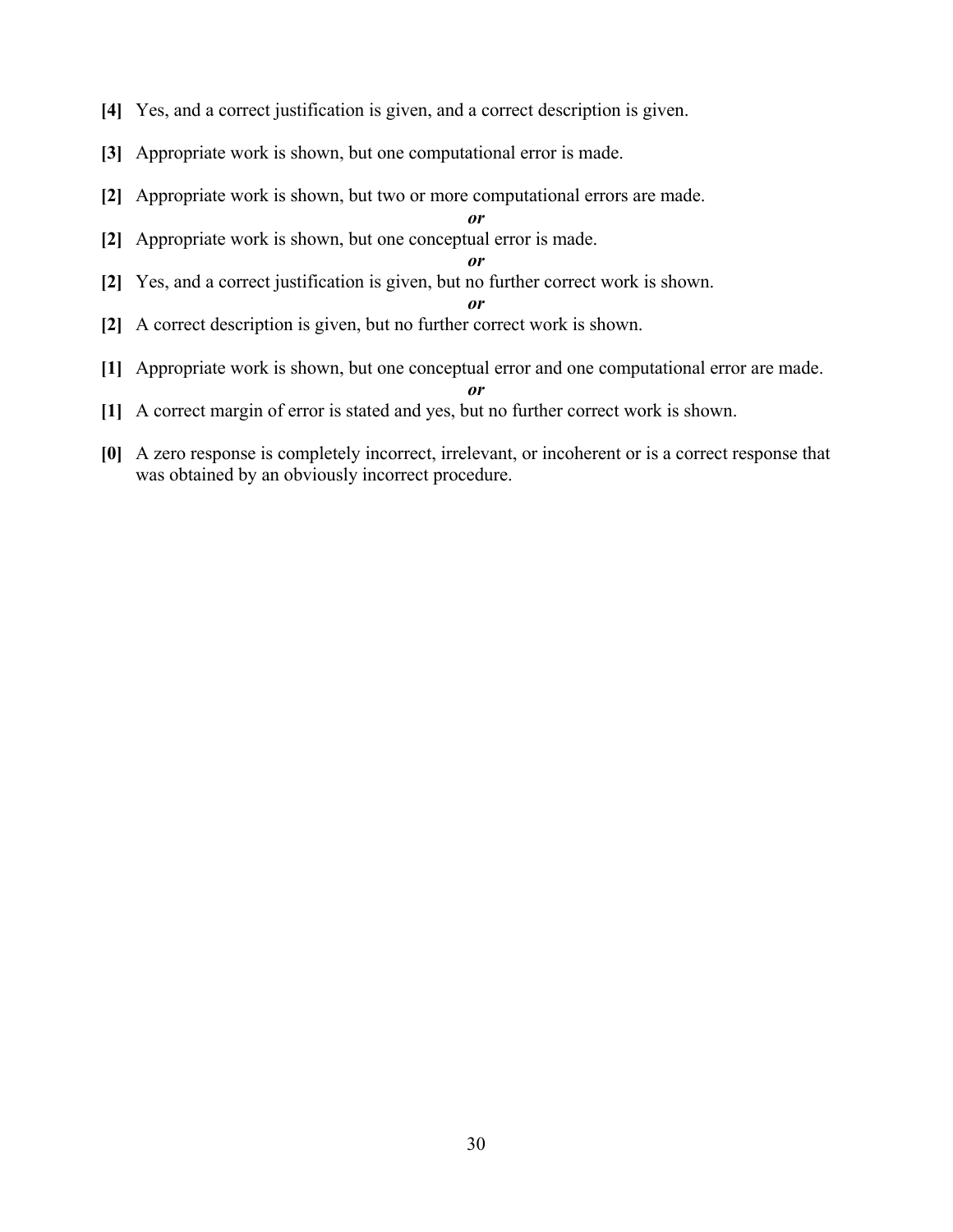**13** In contract negotiations between a local government agency and its workers, it is estimated that there is a 50% chance that an agreement will be reached on the salaries of the workers. It is estimated that there is a 70% chance that there will be an agreement on the insurance benefits. There is a 20% chance that no agreement will be reached on either issue.

Find the probability that an agreement will be reached on *both* issues.

Based on this answer, determine whether the agreement on salaries and the agreement on insurance are independent events. Justify your answer.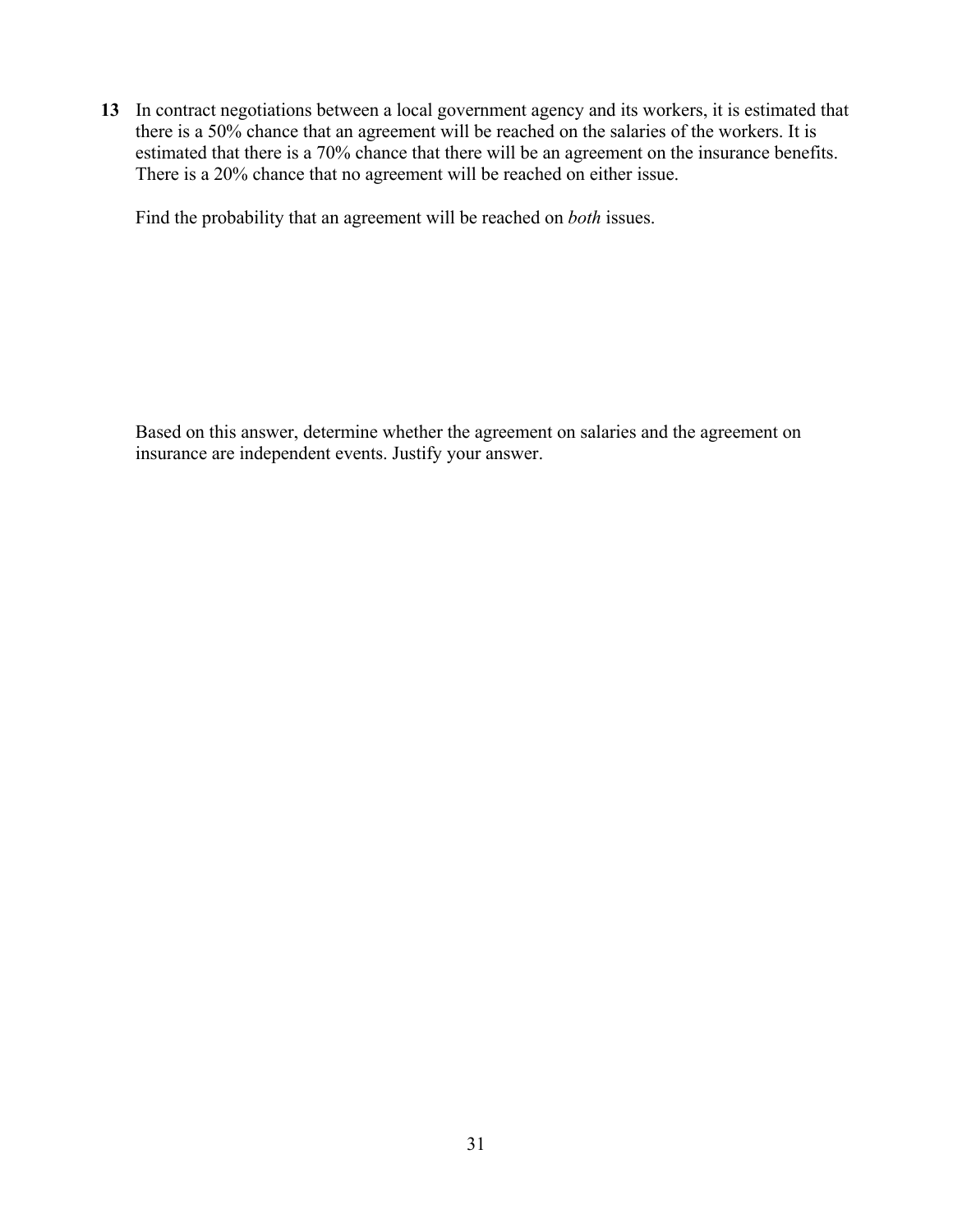**Key:** 0.4 or an equivalent answer, and "no" with a correct justification.

**Measures CCLS Cluster:** S-CP.A

#### **Mathematical Practice:** 2, 4

**Commentary:** This question measures S-CP.A because the student must understand events as subsets of the sample space, including the concepts of union, intersection, and complement. Additionally, the student must reason using properties of probability about whether or not events are independent.

**Rationale:** This scenario can be modeled with a Venn Diagram:



Since  $P(S \cup I)_c = 0.2, P(S \cup I) = 0.8$ 

Then, 
$$
P(S \cap I) = P(S) + P(I) - P(S \cup I)
$$
  
= 0.5 + 0.7 - 0.8  
= 0.4

If *S* and *I* are independent, then the Product Rule must be satisfied. However,

$$
(0.5)(0.7) \neq 0.4
$$

Therefore, salary and insurance have not been treated independently.

*or*

If *S* and *I* are independent, the conditional probability of  $P(S/I) = P(S)$ . However,  $\frac{0.4}{0.7}$  $\neq$  0.5.

Therefore, salary and insurance have not been treated independently.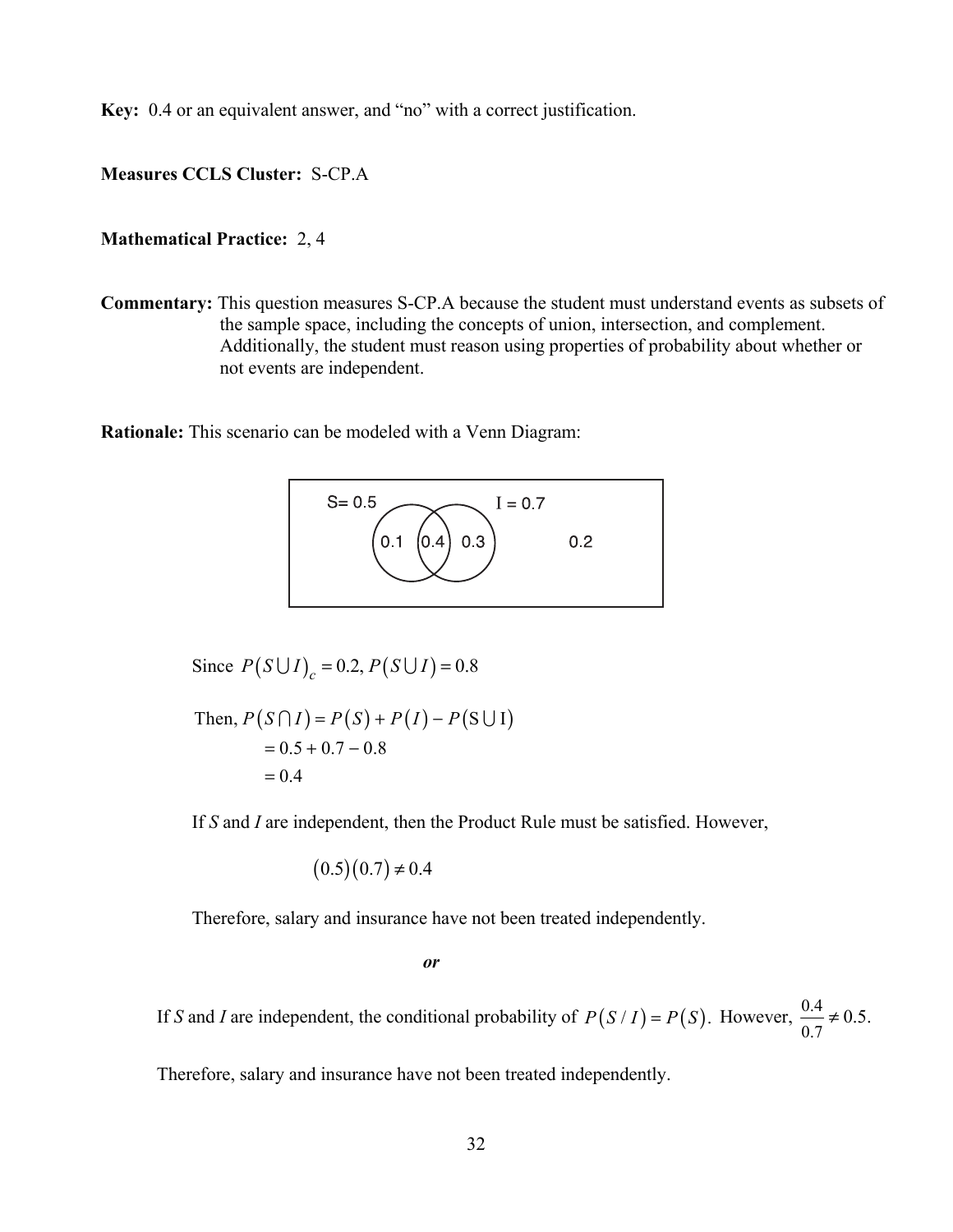#### **Rubric:**

- **[4]** 0.4 or an equivalent answer and "no," and correct work is shown, and a correct justification is given.
- **[3]** Appropriate work is shown, but one computational, simplification, or rounding error is made. *or*

**[3]** Appropriate work is shown to find 0.4 and "no," but no justification is given.

- **[2]** Appropriate work is shown, but two or more computational, simplification, or rounding errors are made.
	- *or*
- **[2]** Appropriate work is shown, but one conceptual error is made.

*or*

- **[2]** 0.4 or an equivalent answer, and correct work is shown, but no further correct work is shown.
- **[1]** Appropriate work is shown, but one conceptual error and one computational, simplification, or rounding error are made.

- **[1]** 0.4 and "no," but no work is shown.
- **[0]** A zero response is completely incorrect, irrelevant, or incoherent or is a correct response that was obtained by an obviously incorrect procedure.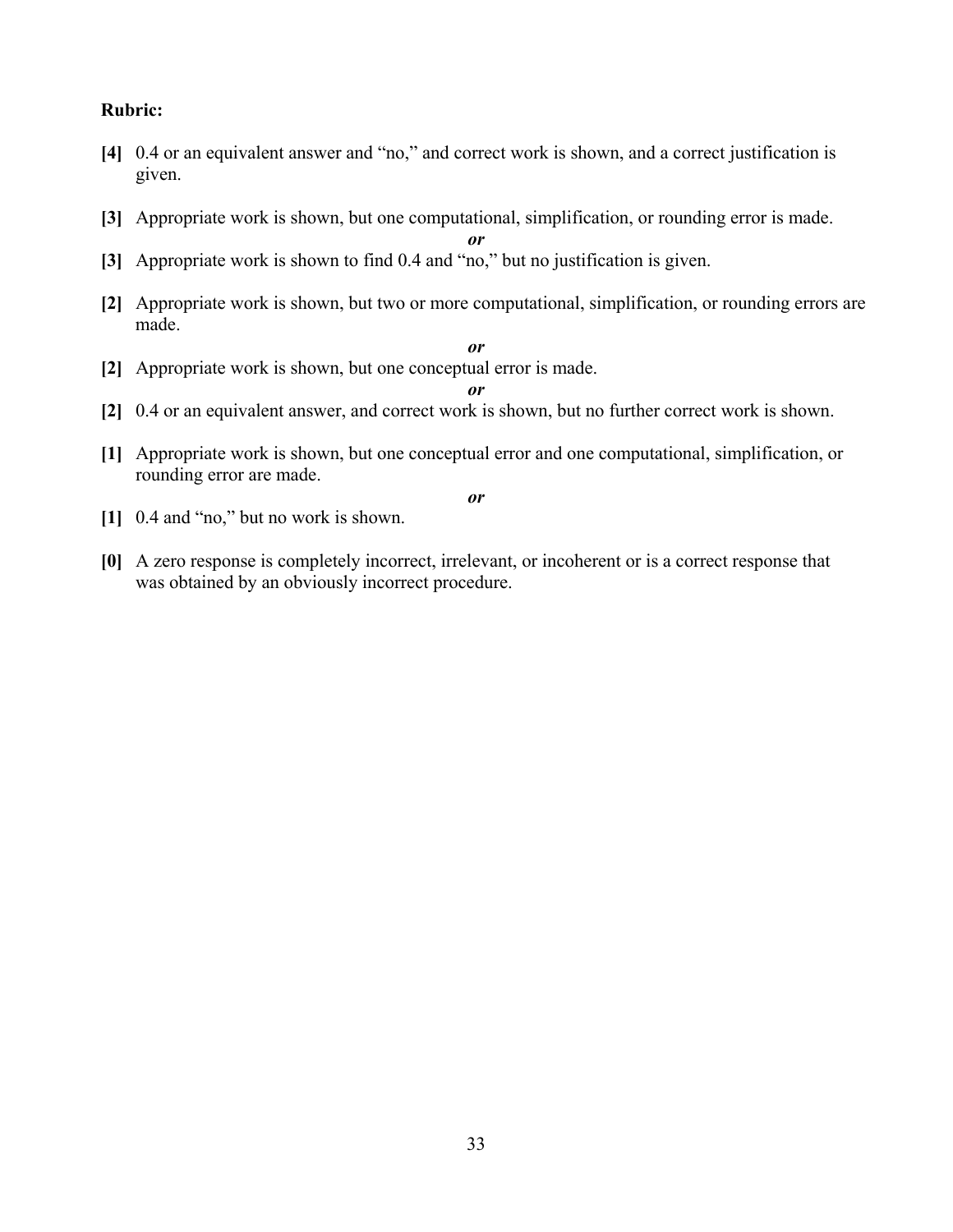**14** The ocean tides near Carter Beach follow a repeating pattern over time, with the amount of time between each low and high tide remaining relatively constant. On a certain day, low tide occurred at 8:30 a.m. and high tide occurred at 3:00 p.m. At high tide, the water level was 12 inches above the average local sea level; at low tide it was 12 inches below the average local sea level. Assume that high tide and low tide are the maximum and minimum water levels each day, respectively.

Write a cosine function of the form  $f(t) = A \cos(Bt)$ , where *A* and *B* are real numbers, that models the water level,  $f(t)$ , in inches above or below the average Carter Beach sea level, as a function of the time measured in *t* hours since 8:30 a.m.

On the grid below, graph one cycle of this function.



People who fish in Carter Beach know that a certain species of fish is most plentiful when the water level is increasing. Explain whether you would recommend fishing for this species at 7:30 p.m. or 10:30 p.m. using evidence from the given context.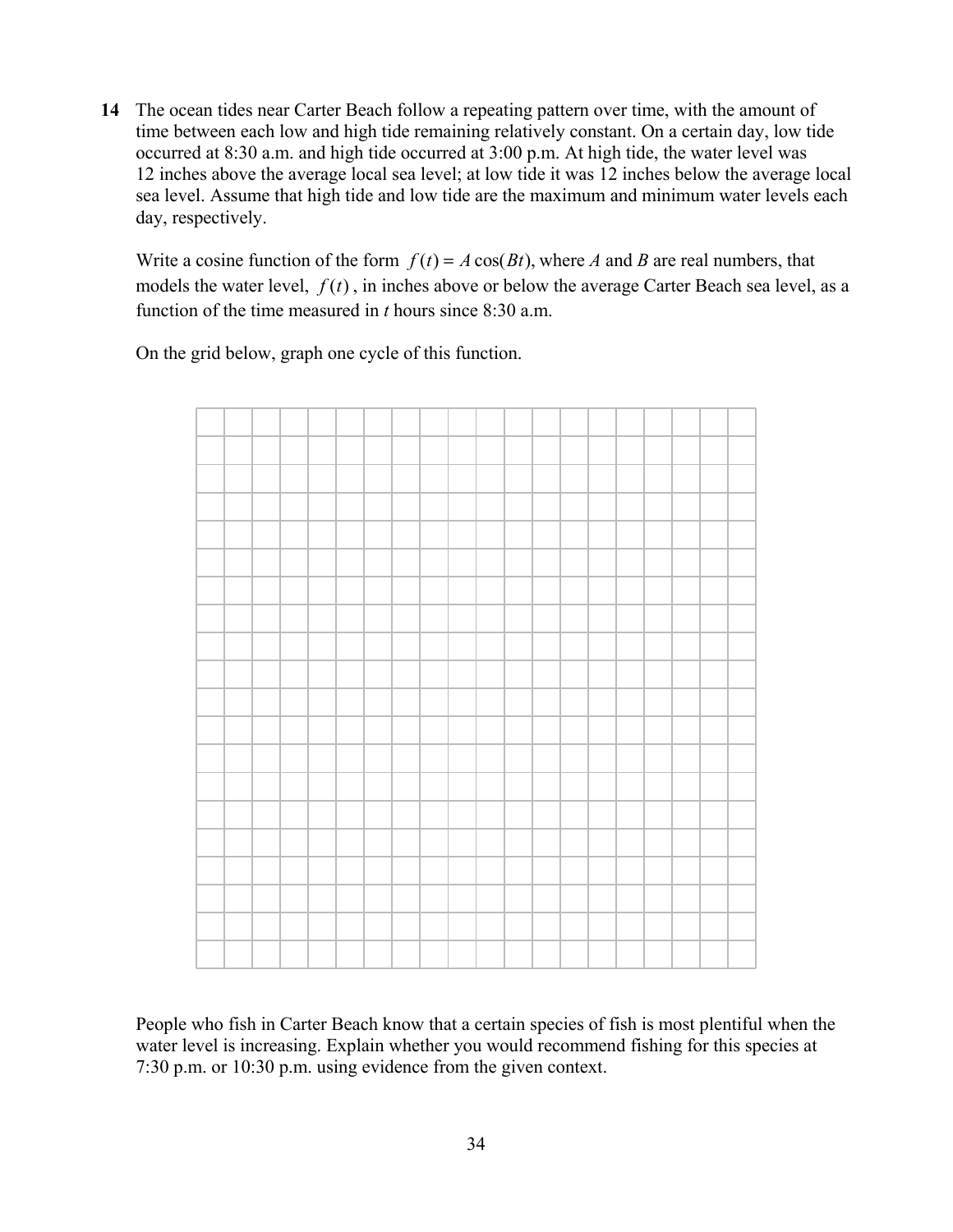**Key:**  $f(t) = -12\cos\left(\frac{2\pi}{13}t\right)$  or equivalent function, a correct graph is drawn, and 10:30 pm with appropriate evidence from the context.

#### **Measures CCLS Cluster:** F-IF.B

#### **Mathematical Practice:** 2,4

- **Commentary:** The question measures F-IF.B because the student must interpret a key feature of the graph of a function, and intervals on which the function is increasing. This question also measures F-TF.B and F-IF.C because the student must choose and graph a trigonometric function to model a periodic phenomenon, the level of water near Carter Beach over time.
- **Rationale:** The amplitude, 12, can be interpreted from the situation, since the water level has a minimum of −12 and a maximum of 12. The value of *A* is −12 since at 8:30 it is low tide. The period of the function is 13 hours, and is expressed in the function through the parameter *B*. By experimentation with technology or using the relation  $P = \frac{2}{3}$ *B*  $P = \frac{2\pi}{I}$  (where *P*

is the period), it is determined that  $B = \frac{2}{x}$ 13  $B=\frac{2\pi}{\pi}$ .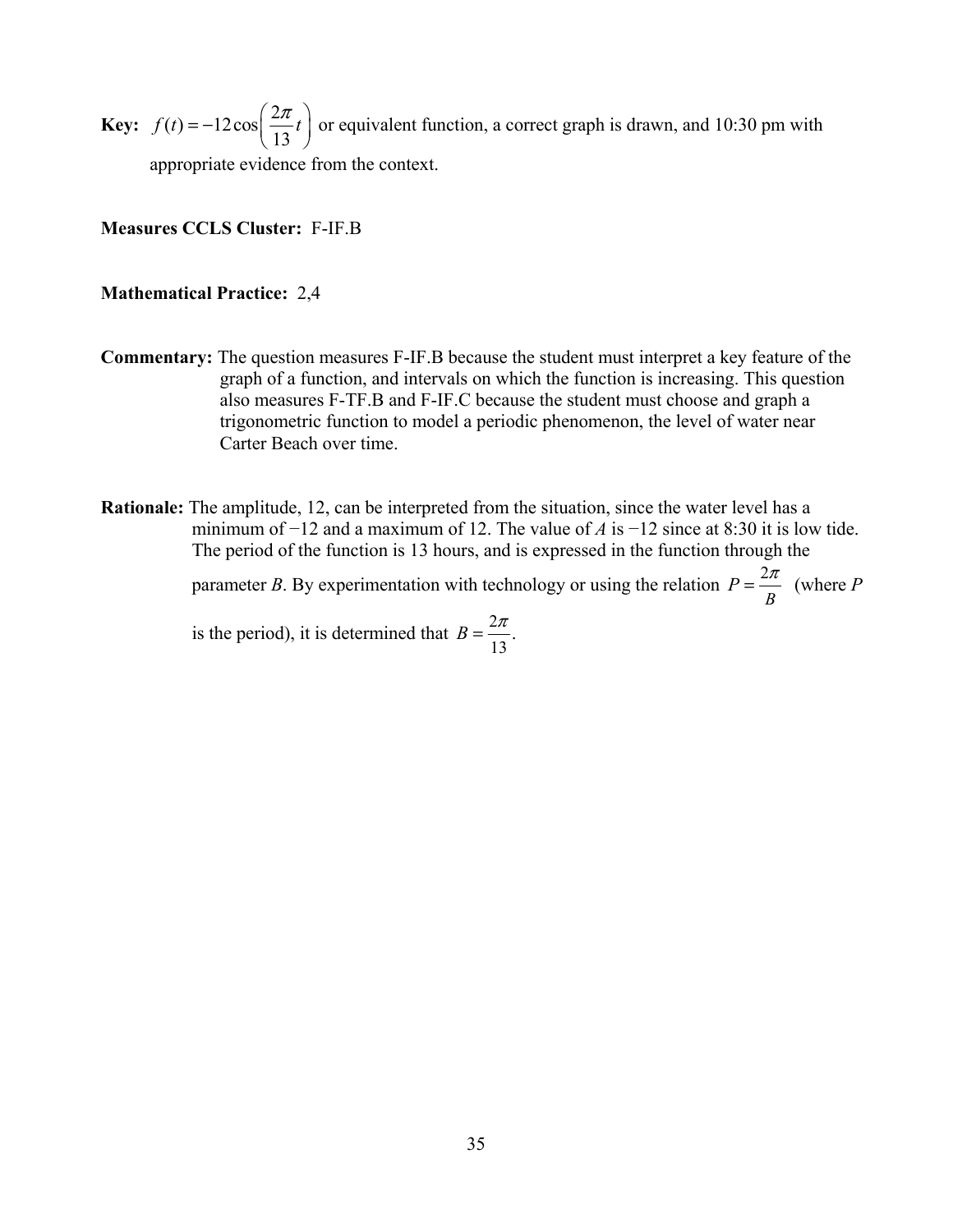

 In order to answer the question about when to fish, the student must interpret the function and determine which choice, 7:30 pm or 10:30 pm, is on an increasing interval. Since the function is increasing from  $t = 13$  to  $t = 19.5$  (which corresponds to 9:30 pm to 4:00 am), 10:30 is the appropriate choice.

#### **Rubric:**

- **[6]**  $f(t) = -12\cos\left(\frac{2\pi}{13}t\right)$  or equivalent function, a correct graph is drawn, and 10:30 pm with appropriate evidence from the context.
- **[5]** Appropriate work is shown, but one computational or graphing error is made.

$$
\overline{or}
$$

**[5]** Appropriate work is shown, but the explanation is incomplete.

#### *or*

**[5]** Appropriate work is shown, but an error is made in determining *A* or *B* in the function.